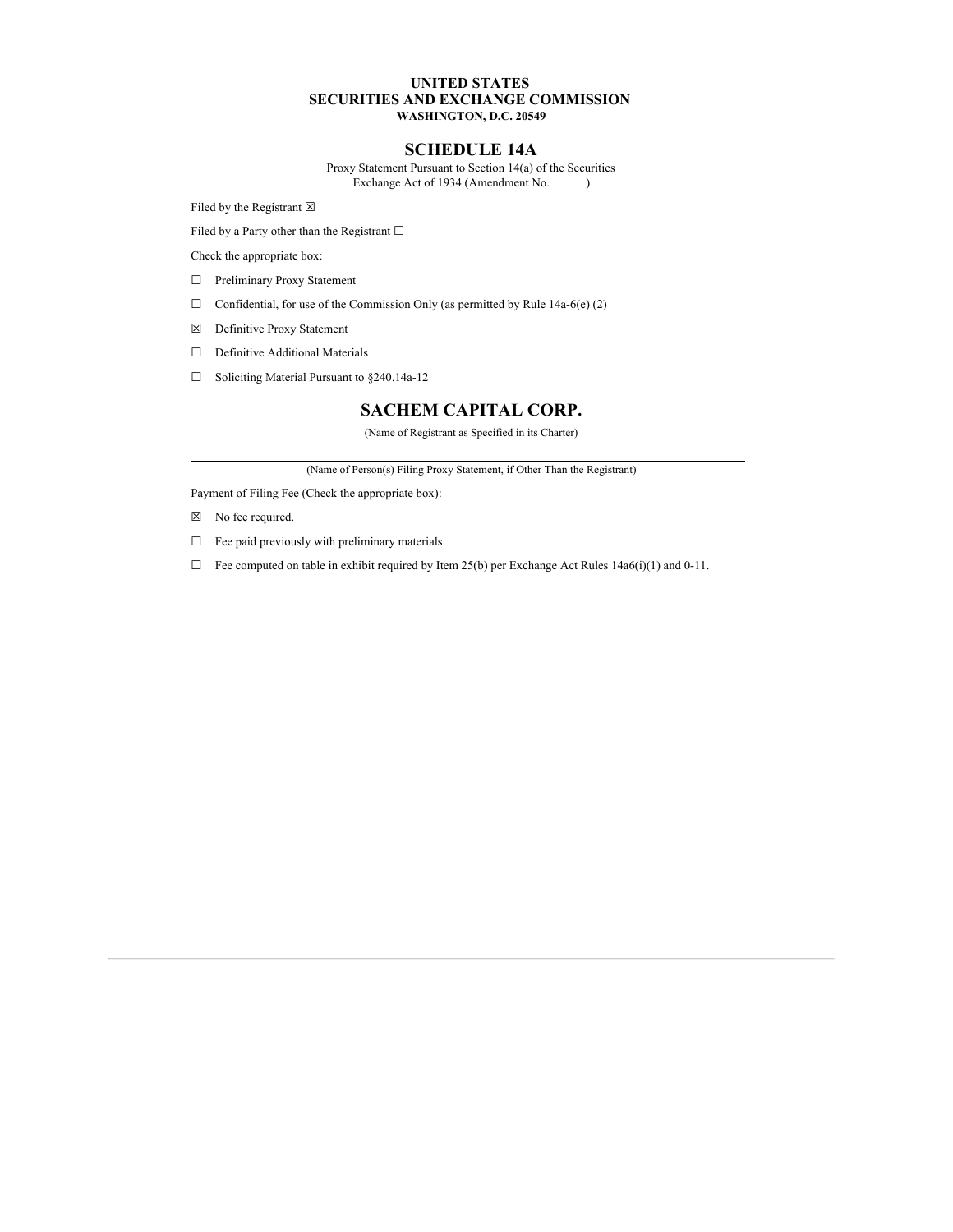## **SACHEM CAPITAL CORP. 698 Main Street Branford, CT 06405**

## **Notice of Annual Meeting of Shareholders To be held on Tuesday, July 19, 2022**

June 15, 2022

### To our Shareholders:

You are invited to attend the 2022 Annual Meeting of Shareholders of Sachem Capital Corp., which will convene at 10:00 a.m., Eastern Daylight Saving Time, on Tuesday, July 19, 2022. The Annual Meeting will be held virtually on the Internet at **https://meetnow.global/M2RMHK9**. We believe that holding a virtual meeting will enable more of our shareholders to attend and participate in the meeting since our shareholders can participate from any location around the world with Internet access. Additionally, given the continuing concerns around COVID-19, we believe that holding a virtual meeting is in the best interest of the health and safety of our shareholders and we are excited to embrace the latest technology to provide expanded access, improved communication and cost savings for our shareholders and the Company.

The Notice of Meeting and Proxy Statement on the following pages describe the matters to be presented at the meeting.

**YOUR VOTE IS IMPORTANT. Whether or not you plan to attend this Annual Meeting, we urge you** to submit your vote via the Internet, telephone or mail as soon as possible so that your shares can be voted **at the Annual Meeting in accordance with your instructions.**

Thank you for your continued support.

Sincerely,

 $JVI$  can

John L. Villano, CPA *Chairman of the Board*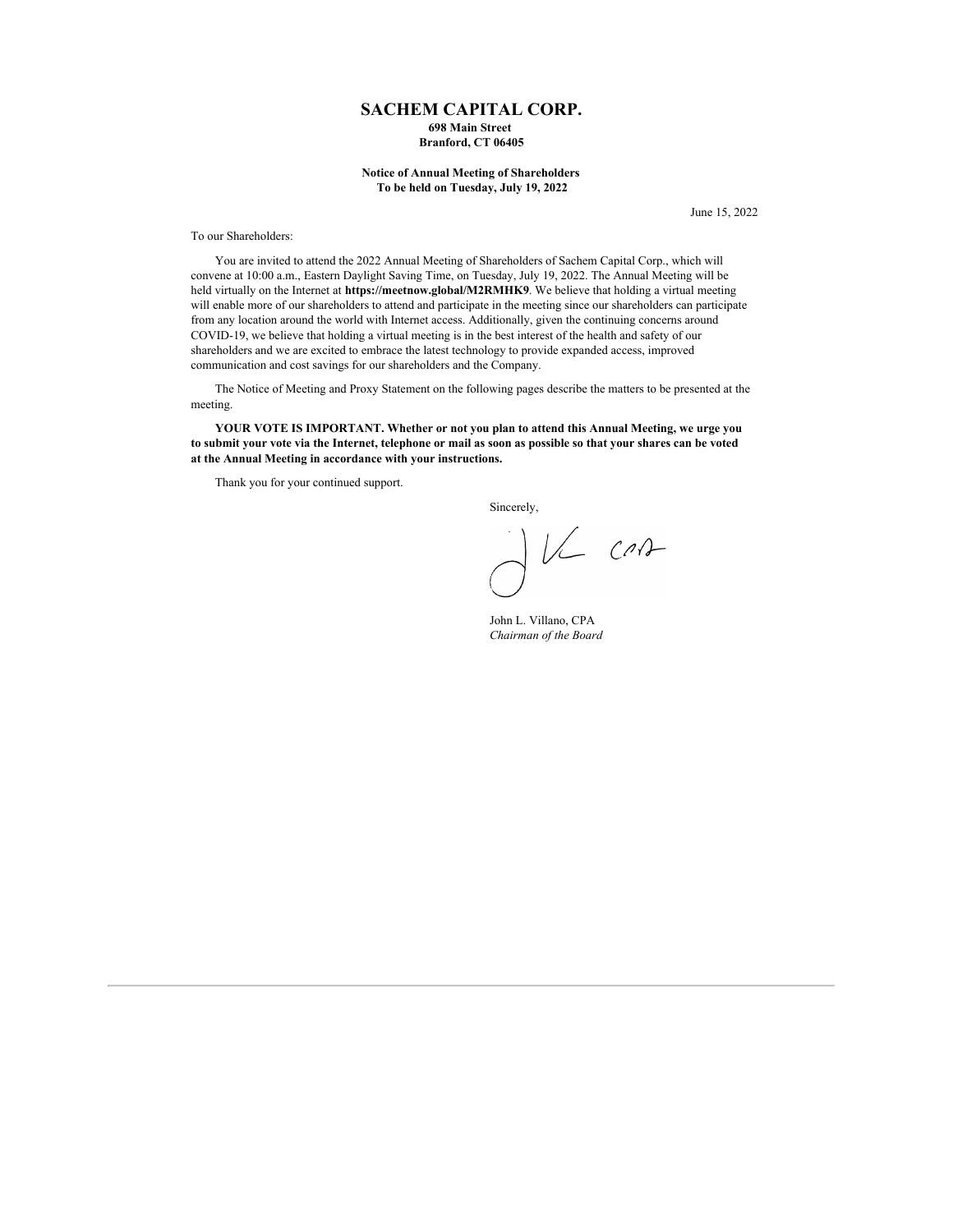# **SACHEM CAPITAL CORP.**

**698 Main Street Branford, CT 06405**

## **Notice of Annual Meeting of Shareholders To be held on Tuesday, July 19, 2022**

The 2022 Annual Meeting of Shareholders (the "*Annual Meeting*") of Sachem Capital Corp. (the "*Company*") will be held virtually via the Internet at **https://meetnow.global/M2RMHK9**, on Tuesday, July 19, 2022, at 10:00 a.m., Eastern Daylight Saving Time. There is no physical location for the Annual Meeting.

We have adopted this technology to expand access to the Annual Meeting, improve communications and impose lower costs on our shareholders, the Company and the environment. We believe virtual meetings enable increased shareholder participation from locations around the world. You will be able to attend and participate in the Annual Meeting online, vote your shares electronically and submit your questions prior to and during the Annual Meeting by visiting: **https://meetnow.global/M2RMHK9** on the meeting date and at the time described in the accompanying Proxy Statement. Additionally, given the continuing concerns around COVID-19, the virtual meeting format allows us to continue to proceed with the Annual Meeting while mitigating the potential health and safety risks to participants.

The purpose of the Annual Meeting is to consider and act upon the following:

1. To elect four (4) directors to serve until the next annual meeting of shareholders and until their respective successors have been duly elected and qualified.

2. To approve an amendment to the Company's Certificate of Incorporation to increase the number of authorized common shares of the Company from 100,000,000 to 200,000,000.

3. To approve on an advisory basis the appointment of Hoberman & Lesser CPAs, LLP as the Company's independent auditors for the fiscal year ending December 31, 2022.

4. To transact such other business as may properly come before the meeting and any adjournment or adjournments thereof.

Holders of the Company's common shares, par value \$0.001 per share, of record at the close of business on June 2, 2022 are entitled to notice of and to vote at the Annual Meeting, or any adjournment or adjournments thereof. A complete list of such shareholders will be available for examination by any shareholder at the Annual Meeting. The Annual Meeting may be adjourned from time to time without notice other than by announcement at the meeting.

By order of the Board of Directors

VL CAA

John L. Villano, CPA *Chairman of the Board and Chief Executive Of icer*

Branford, Connecticut June 15, 2022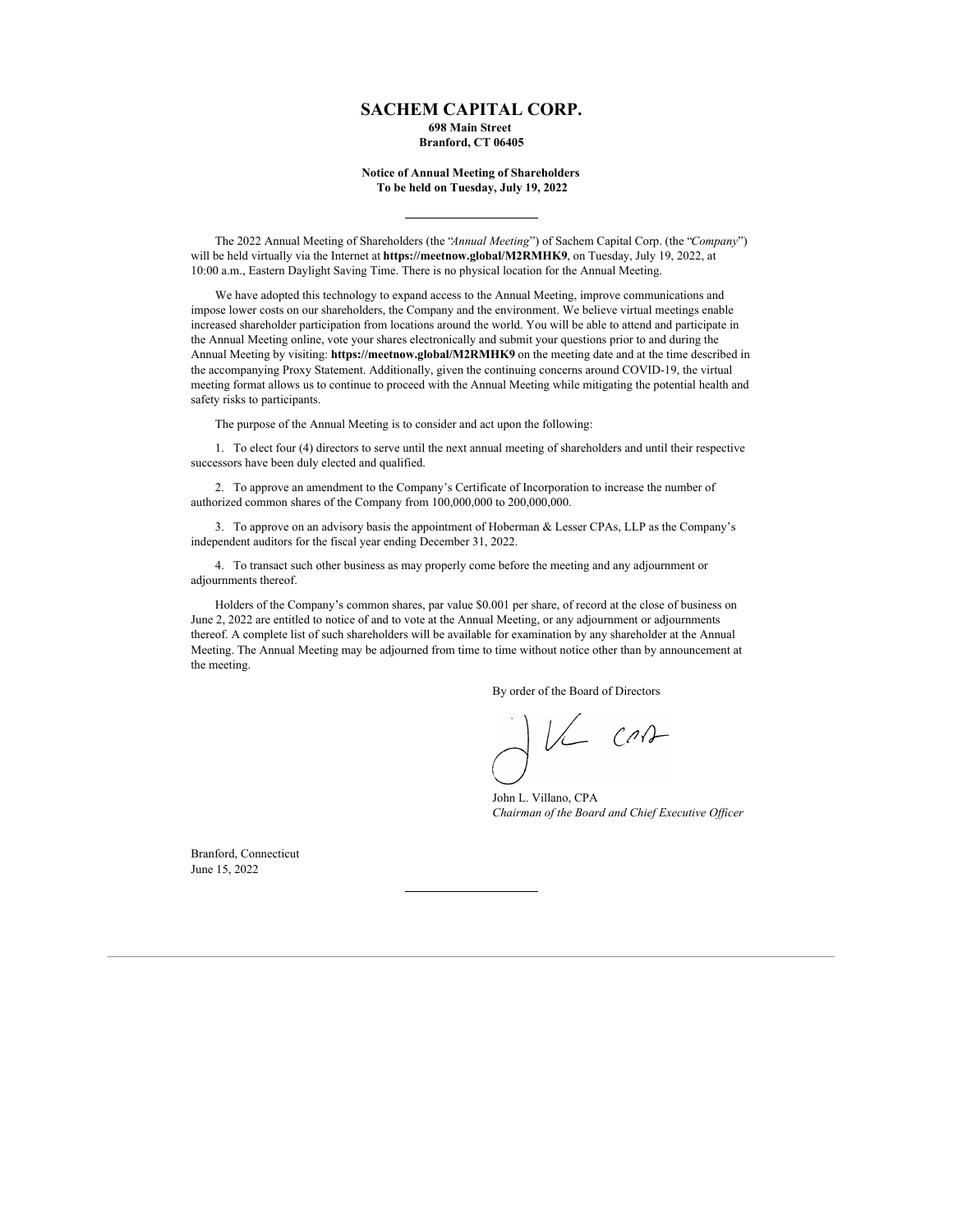**IMPORTANT: IT IS IMPORTANT THAT YOUR SHARES BE REPRESENTED AT THE ANNUAL MEETING REGARDLESS OF THE NUMBER OF SHARES YOU HOLD. WHETHER OR NOT YOU PLAN TO ATTEND THE ANNUAL MEETING, WE URGE YOU TO SUBMIT YOUR VOTE VIA THE INTERNET, TELEPHONE OR MAIL AS SOON AS POSSIBLE SO THAT YOUR SHARES CAN BE VOTED AT THE ANNUAL MEETING IN ACCORDANCE WITH YOUR INSTRUCTIONS. IF YOU RECEIVE MORE THAN ONE PROXY CARD BECAUSE YOUR SHARES ARE REGISTERED IN DIFFERENT NAMES OR ADDRESSES, EACH PROXY CARD SHOULD BE SIGNED AND RETURNED TO ENSURE THAT ALL OF YOUR SHARES WILL BE VOTED.**

**We appreciate your giving this matter your prompt attention.**

**Important Notice Regarding Availability of Proxy Materials for the Shareholder Meeting To Be Held On Tuesday, July 19, 2022**

**THE PROXY MATERIALS FOR THE ANNUAL MEETING, INCLUDING THE ANNUAL REPORT AND THE PROXY STATEMENT ARE ALSO AVAILABLE AT** *HTTP:// WWW.ENVISIONREPORTS.COM/SACH*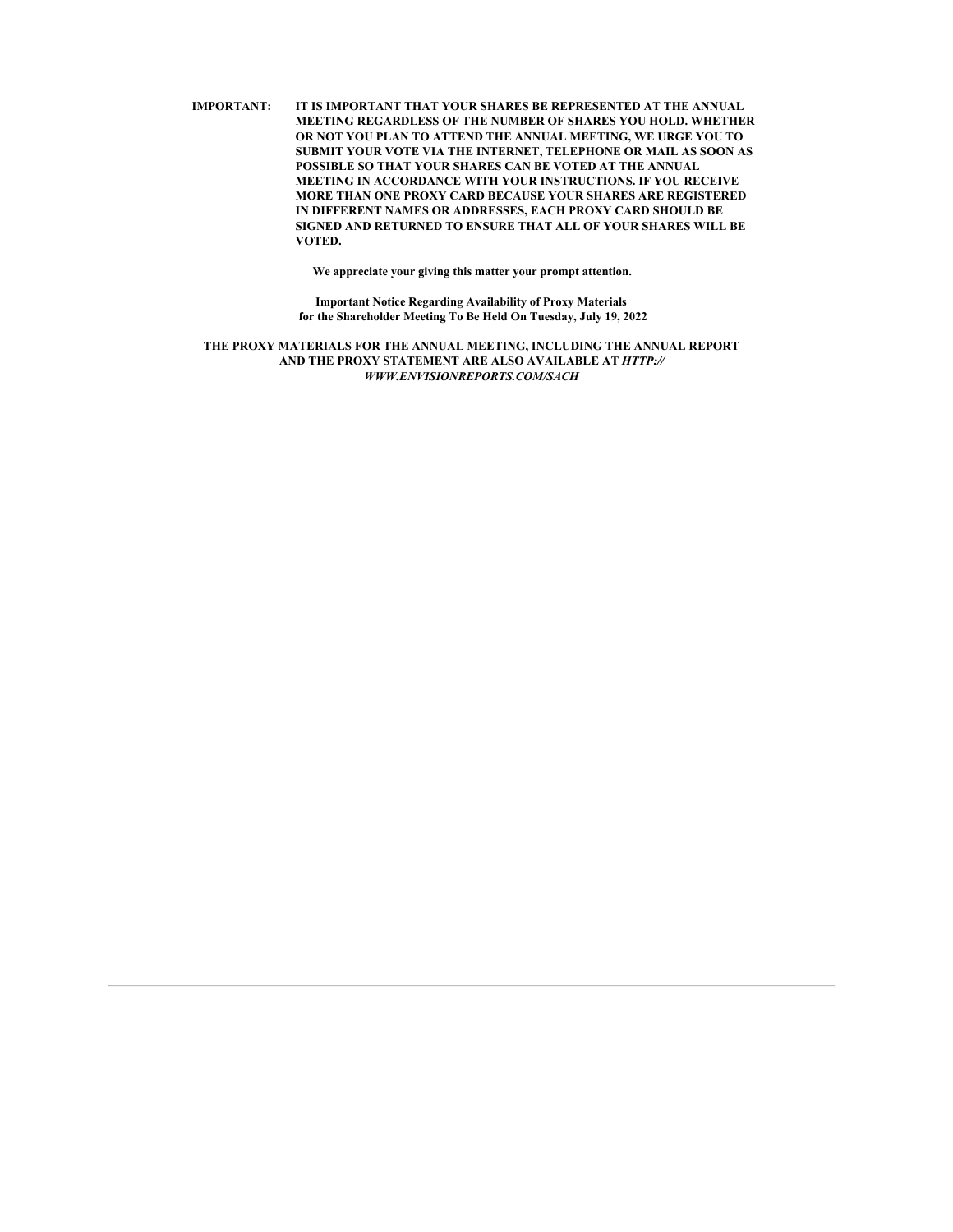## **SACHEM CAPITAL CORP.**

**698 Main Street Branford, CT 06405**

### **PROXY STATEMENT**

## **FOR ANNUAL MEETING OF SHAREHOLDERS To be held on Tuesday, July 19, 2022**

Proxies in the form enclosed with this Proxy Statement are being solicited by the Board of Directors (the "*Board*") of Sachem Capital Corp. (the "*Company*," "*we*," "*us*," "*our*," "*Sachem*" or any derivative thereof) to be used at the Annual Meeting of Shareholders (the "*Annual Meeting*") to be held virtually via the Internet at **https://meetnow.global/M2RMHK9**, on Tuesday, July 19, 2022, at 10:00 a.m., Eastern Daylight Saving Time, for the purposes set forth in the Notice of Meeting and this Proxy Statement. The Company's principal executive offices are located at 698 Main Street, Branford, Connecticut 06405. The approximate date on which this Proxy Statement, the accompanying Proxy and the Company Annual Report for the year ended December 31, 2021 (the "*Annual Report*") will be mailed to shareholders is June 15, 2022.

## **Important Notice Regarding Availability of Proxy Materials for the Shareholder Meeting To Be Held On Tuesday, July 19, 2022**

### **THE PROXY MATERIALS FOR THE ANNUAL MEETING, INCLUDING THE ANNUAL REPORT AND THE PROXY STATEMENT (COLLECTIVELY, THE "***PROXY MATERIALS***") ARE ALSO AVAILABLE AT** *HTTP:// WWW.ENVISIONREPORTS.COM/SACH*

## **THE VOTING AND VOTE REQUIRED**

### Record Date and Quorum

Only shareholders of record at the close of business on June 2, 2022 (the "*Record Date*"), are entitled to notice of and vote at the Annual Meeting. On the Record Date, we had 36,634,912 common shares, par value \$0.001 per share ("*Common Shares*") and 1,903,000 shares of 7.75% Series A Cumulative Redeemable Preferred Stock (the "*Series A Preferred Stock*") issued and outstanding. Each Common Share is entitled to one vote and, except under limited circumstances, holders of the Series A Preferred Stock do not have any voting rights and, as such, will not be entitled to vote at the Annual Meeting. Common Shares represented by each properly executed, unrevoked Proxy received in time for the Annual Meeting will be voted as specified. A quorum will be present at the Annual Meeting if shareholders owning a majority of the Common Shares outstanding on the Record Date are present at the Annual Meeting virtually or by Proxy.

## Voting of Proxies

The person acting as proxy (the "*Proxyholder*") pursuant to the enclosed Proxy will vote the Common Shares represented as directed in the signed Proxy. Unless otherwise directed in the Proxy, the Proxyholder will vote the Common Shares represented by the Proxy: (i) for the election of the director nominees named in this Proxy Statement ("*Election of Directors*"); (ii) for the approval of the amendment to the Company's Certificate of Incorporation to increase the number of authorized Common Shares from 100,000,000 to 200,000,000 ("*Charter Amendment*"); (iii) for the advisory approval of the appointment of Hoberman & Lesser CPAs, LLP ("*H&L*") as the Company's independent auditors for the year ending December 31, 2022 (the "*Approval of Auditors*"); and (iv) in their discretion, on any other business that may come before the Annual Meeting and any adjournments of the Annual Meeting.

All votes will be tabulated by the inspector of election appointed for the Annual Meeting, who will separately tabulate affirmative and negative votes, abstentions and broker non-votes (see below). All Common Shares represented by valid Proxies will be voted in accordance with the instructions contained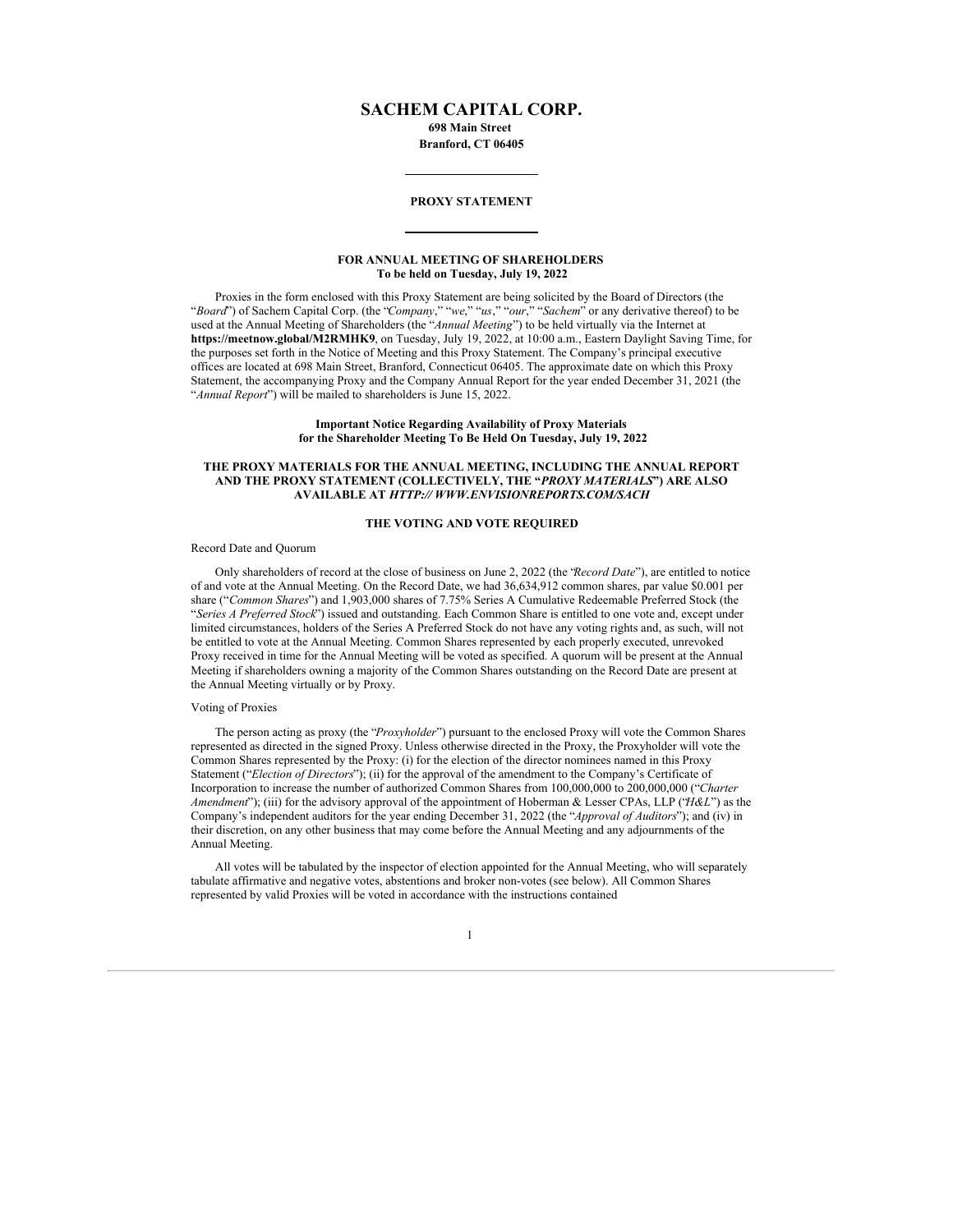therein. A Proxy may be revoked by the shareholder giving the Proxy at any time before it is voted, by written notice addressed to and received by the Secretary of the Company or Secretary of the Annual Meeting, and a prior Proxy is automatically revoked by a shareholder giving a subsequent Proxy or attending and voting at the Annual Meeting. Attendance at the Annual Meeting, however, in and of itself does not revoke a prior Proxy. Common Shares represented by Proxies that are marked "WITHHOLD AUTHORITY" or "ABSTAIN" will be counted for quorum purposes.

*Broker Non-Votes.* A broker non-vote occurs when Common Shares held by a broker are not voted with respect to a particular proposal because the broker does not have discretionary authority to vote on the matter and has not received voting instructions from its clients ("*broker non-votes*"). If your broker holds your Common Shares in its name and you do not instruct your broker how to vote, your broker will only have discretion to vote your Common Shares on "routine" matters. Where a proposal is a "non-routine" matter, a broker who has not received instructions from its clients does not have discretion to vote its clients' uninstructed Common Shares on that proposal. At the Annual Meeting, each of the Charter Amendment (Proposal No. 2) and Approval of Auditors (Proposal No. 3) is considered a routine matter. The Election of Directors (Proposal No. 1) is considered "nonroutine," and your broker will not have discretion to vote on this proposal. Broker non-votes will be counted towards determining whether or not a quorum is present.

#### Voting Requirements

Election of Directors. The election of the four (4) director nominees will require a plurality of the votes cast at the Annual Meeting. Election by a plurality means that the director nominee with the most votes for a particular Board seat is elected for that seat. Common Shares represented by Proxies marked "Withhold" and broker nonvotes will be deemed not to have been cast and will have no effect on the outcome of the vote.

Approval of Charter Amendment. Approval of the Charter Amendment requires the affirmative vote of a majority of the outstanding Common Shares. Common Shares represented by Proxies marked "ABSTAIN" will be treated the same as a vote AGAINST.

Approval of Auditors. The affirmative vote of a majority of the votes cast on the matter by shareholders entitled to vote at the Annual Meeting is required to approve the appointment of H&L as the Company's independent auditors on an advisory basis for the fiscal year ending December 31, 2022. Common Shares represented by Proxies marked "ABSTAIN" will not be treated as a vote "for" or "against" the matter and, thus will have no effect on the outcome of the vote.

Virtual Meeting Instructions/Q&A

#### **Q: How can I attend the Annual Meeting?**

**A:** The Annual Meeting will be a completely virtual meeting of shareholders, which will be conducted exclusively by webcast. You are entitled to participate in the Annual Meeting only if you were a shareholder of the Company as of the close of business on the Record Date or if you hold a valid Proxy for the Annual Meeting. There is no physical location for the Annual Meeting.

You will be able to attend the Annual Meeting online and submit your questions during the Annual Meeting by visiting: **https://meetnow.global/M2RMHK9**. You also will be able to vote your Common Shares online by attending the Annual Meeting by webcast.

To participate in the Annual Meeting, you will need to review the information included on your Notice, on your Proxy card or on the instructions that accompanied your Proxy Materials.

If you hold your Common Shares through an intermediary, such as a bank or broker, you must register in advance using the instructions below.

The Annual Meeting will begin promptly at 10:00 a.m., Eastern Daylight Saving Time. If you plan to attend the Annual Meeting, we encourage you to log-in prior to the start time leaving ample time for the check-in. Please follow the registration instructions as outlined in this Proxy Statement.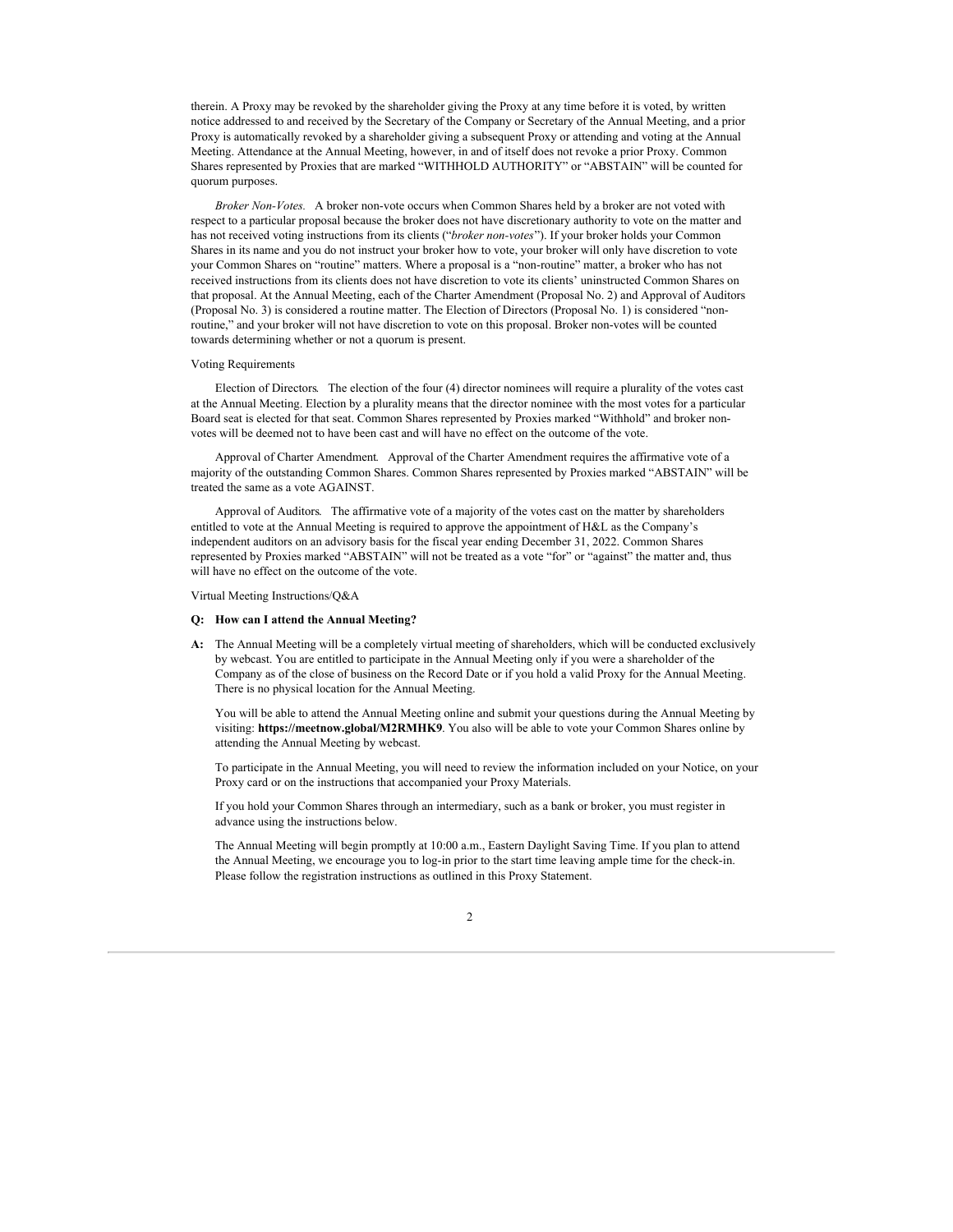#### **Q: How do I register to attend the Annual Meeting virtually on the Internet?**

**A:** If you are a registered shareholder (i.e., you hold your Common Shares through our transfer agent, Computershare), you do not need to register to attend the Annual Meeting virtually on the Internet. Please follow the instructions on the notice or Proxy Card that you received.

If you hold your Common Shares through an intermediary, such as a bank or broker, you must register in advance to attend the Annual Meeting virtually on the Internet.

To register to attend the Annual Meeting online by webcast you must obtain a legal proxy from your intermediary, confirming your power to vote the Common Shares, and submit a copy of such legal proxy reflecting your ownership of Common Shares along with your name and email address to Computershare, the Company's registrar and transfer agent. Requests for registration must be labeled as "Legal Proxy" and be received no later than 5:00 p.m., Eastern Daylight Saving Time, on July 15, 2022.

You will receive a confirmation of your registration by email after we receive your registration materials. Requests for registration should be directed to us at the following:

• By email:

Forward the email from your broker, or attach an image of your legal proxy, to legalproxy@computershare.com.

• By mail:

Computershare Sachem Capital Corp. Legal Proxy P.O. Box 505000 Louisville, KY 40233-5000

#### **Q: Why are you holding a virtual meeting instead of an in-person meeting?**

**A:** We believe that holding a virtual meeting will enable more of our shareholders to attend and participate in the Annual Meeting since our shareholders can participate from any location around the world with Internet access. Additionally, given the continuing concerns around COVID-19, we believe that holding a virtual meeting is in the best interest of the health and safety of our shareholders and we are excited to embrace the latest technology to provide expanded access, improved communication and cost savings for our shareholders and the Company.

#### **Q: What if I have trouble accessing the Annual Meeting virtually?**

**A:** The virtual meeting platform is fully supported across browsers (MS Edge, Firefox, Chrome and Safari) and devices (desktops, laptops, tablets and cell phones) running the most up-to-date version of applicable software and plugins. Note: Internet Explorer is not a supported browser. Participants should ensure that they have a strong WiFi connection wherever they intend to participate in the meeting. We encourage you to access the meeting prior to the start time. For further assistance should you need it you may call 1-888-724-2416.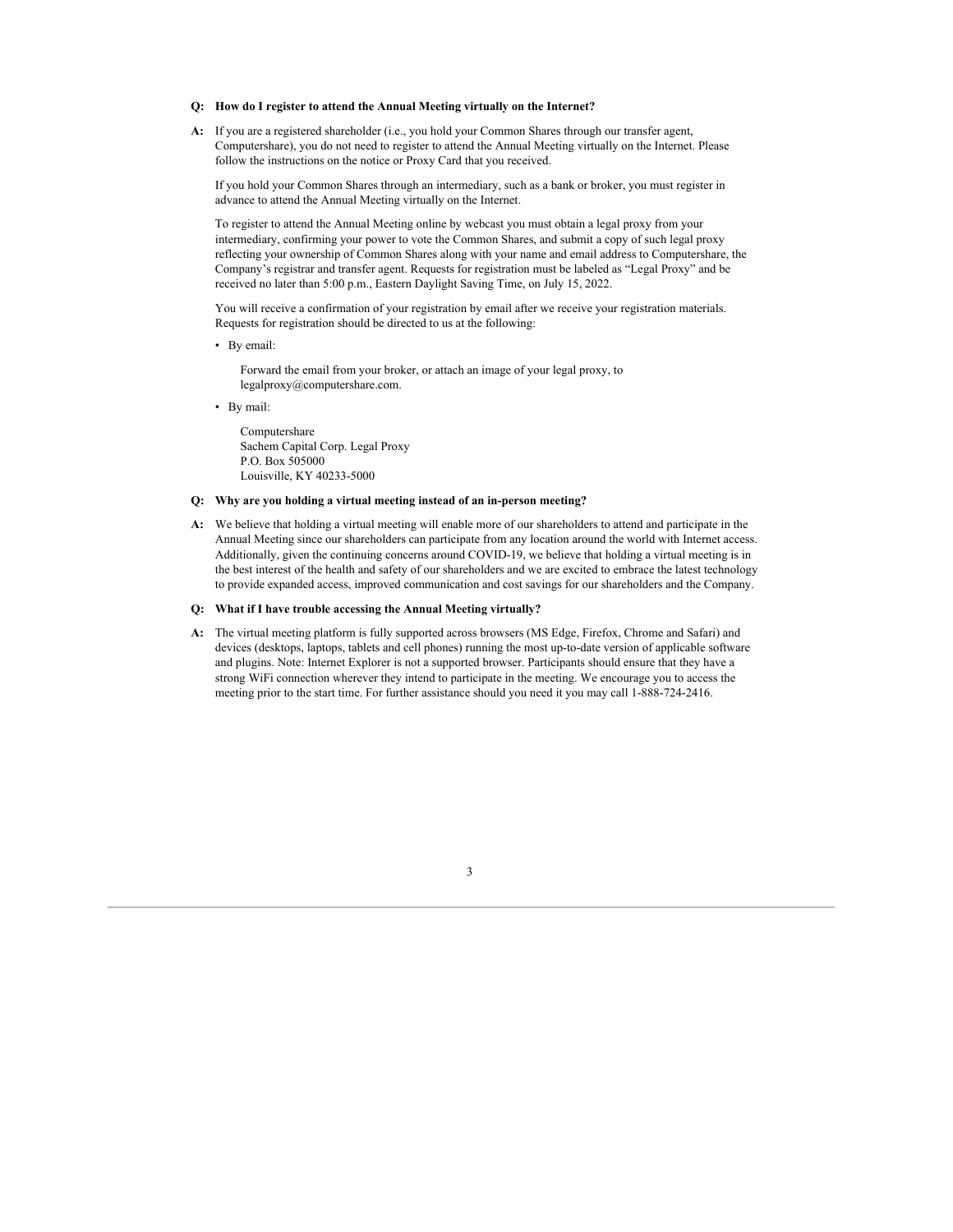## **Proposal No. 1**

## **ELECTION OF DIRECTORS**

Four (4) directors are to be elected at the Annual Meeting. All directors hold office until the next annual meeting of shareholders and until their respective successors are duly elected and qualified.

It is intended that votes pursuant to the enclosed Proxy will be cast for the election of the four (4) director nominees named below. If any such nominee should become unable or unwilling to serve as a director, the proxy will vote for the election of an alternate candidate, if any, as shall be designated by the Board. The Board has no reason to believe that any of these nominees will be unable to serve if elected. Each nominee has consented to being named in this Proxy Statement and to serve if elected. All four nominees are currently members of the Board. There are no family relationships among any of the executive officers or directors of the Company.

Our director nominees and their respective ages as of the Record Date are as follows:

| Name                                           | Age | <b>Position</b>                                                                                     |
|------------------------------------------------|-----|-----------------------------------------------------------------------------------------------------|
| John L. Villano                                | 62  | Chairman of the Board, Chief Executive Officer, Chief Financial Officer,<br>President and Treasurer |
| Leslie Bernhard $(1)(4)$                       | 78  | Director                                                                                            |
| Arthur Goldberg <sup><math>(2)(4)</math></sup> | 83  | Director                                                                                            |
| Brian Prinz $(3)(4)$                           | 69  | Director                                                                                            |

- (1) Chair of the Compensation Committee ("*Compensation Committee*").
- (2) Chair of the Audit Committee ("*Audit Committee*").
- (3) Chair of the Nominating and Corporate Governance Committee ("*Nominating and Corporate Governance Committee Committee*").

Set forth below is a brief description of the background and business experience of our director nominees:

**John L. Villano**, is Chairman of the Board, Chief Executive Officer, President, Chief Financial Officer and Treasurer. Mr. Villano is one of our founders. At the time of our initial public offering, he was appointed Chairman of the Board, co-Chief Executive Officer, Chief Financial Officer and Secretary. In November 2019, upon the resignation of his brother, Jeffrey C. Villano, he became our sole Chief Executive Officer and was appointed Treasurer in addition to his then current positions with the Company and resigned as Secretary. Mr. Villano is a certified public accountant and was engaged in the private practice of accounting and auditing for almost 30 years. He became a full-time employee and a director as of February 8, 2017. His responsibilities include overseeing all aspects of our business operations, including loan origination and servicing, investor relations, brand development and business development. He is also responsible for all our accounting and financial matters. Mr. Villano holds a bachelor's degree in Accounting from the University of Rhode Island in 1982. We believe that Mr. Villano's experience in managing our business since its inception and his professional background as a certified public accountant make him an important part of our management team and make him a worthy candidate to serve on the Board.

**Leslie Bernhard** became a member of the Board as of February 9, 2017. She has served as the non-executive chairman of the board of directors of Milestone Scientific Inc. (NYSE American: MLSS), a developer and manufacturer of medical and dental devices, since October 2009, and an independent director of Milestone since May 2003. She also served as interim chief executive officer of Milestone from October 2017 to December 2017. From 2007 through September 2018, Ms. Bernhard served as an independent director of Universal Power Group, Inc., a global supplier of power solutions ("*UPG*"), and since September 2018 she has been serving as a consultant to UPG. In 1986, Ms. Bernhard co-founded AdStar, Inc., an electronic ad intake service to the newspaper industry, and served as its president, chief



<sup>(4)</sup> Member of the Audit Committee, Compensation Committee and Nominating and Corporate Governance **Committee**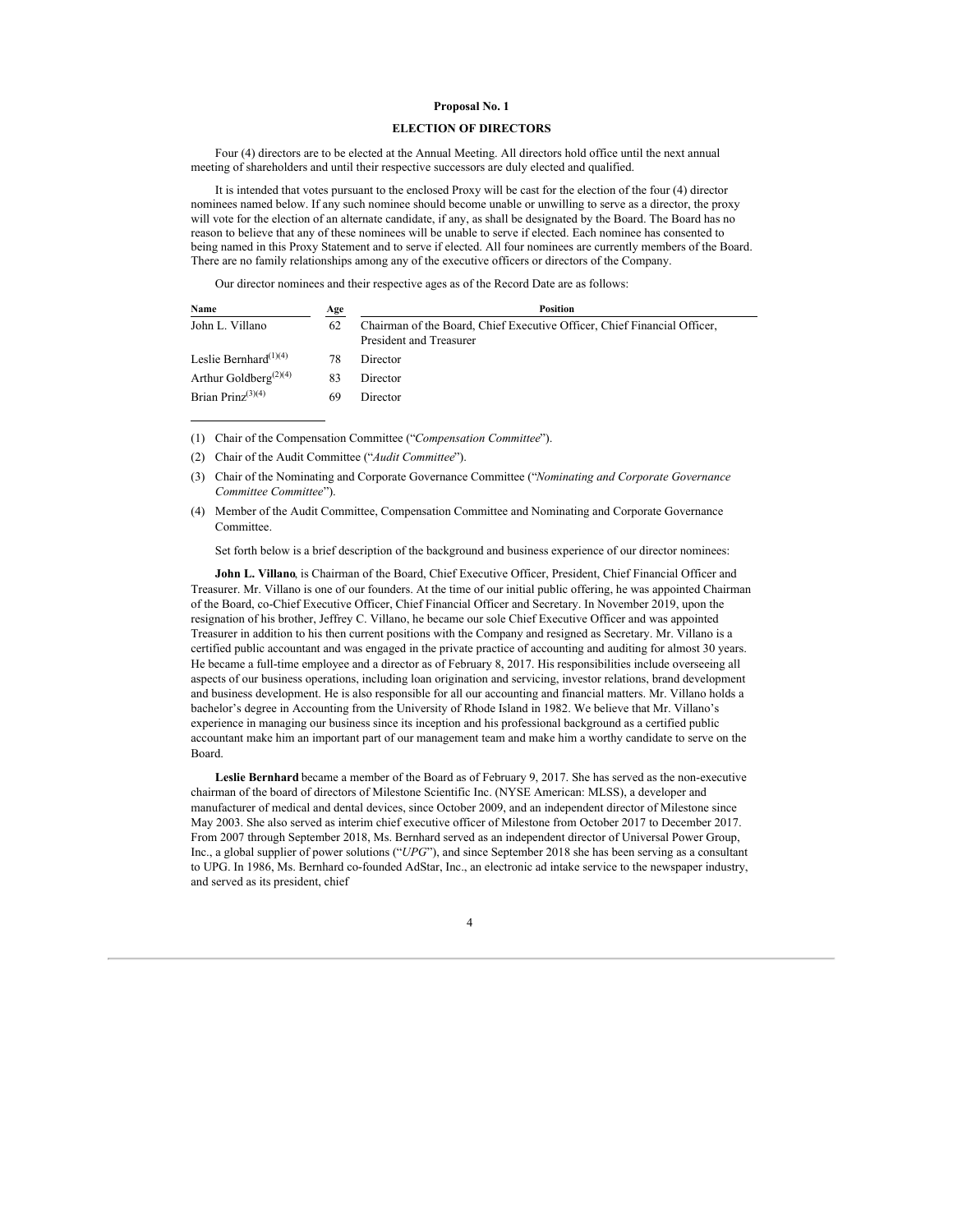executive officer and executive director until 2012. Ms. Bernhard holds a BS Degree in Education from St. John's University. We believe that Ms. Bernhard's experience as an entrepreneur and her service as a director of other public corporations will enable her to make an important contribution to the Board.

**Arthur L. Goldberg** became a member of the Board as of February 9, 2017. He has been a private accounting and business consultant since April 2012. From March 2011 through June 2015, he served as a director of Sport Haley Holdings, Inc., a manufacturer and distributor of sportswear and furniture. From January 2008 through March 2013, he served as a member of the board of directors of SED International Holdings, Inc. (OTC: SEDN), a distributor of consumer electronics. From January 2008 through March 2012, he served as the chief financial officer of Clear Skies Solar, Inc., an installer of solar panels. Mr. Goldberg has held senior executive positions, including chief financial officer and chief operating officer, and served as a director of several public companies. From January 2008 through June 2008, he served as the chief financial officer of Milestone Scientific, Inc. (NYSE American: MLSS), a developer and manufacturer of medical and dental devices. From June 1999 through April 2005, Mr. Goldberg was a partner with Tatum CFO Partners, LLP which provided interim CFO staffing services for public and private companies. Mr. Goldberg is an attorney and a certified public accountant and holds a B.B.A. degree from the City College of New York, an M.B.A. from the University of Chicago and J.D. and LLM degrees from the New York University School of Law. Mr. Goldberg was selected as a director because of his experience as the senior executive, operations and financial officer of several public companies and because of his background in law and accounting. We believe that his background and experience will provide the Board with a perspective on corporate finance matters. Given his financial experience, the Board has also determined that Mr. Goldberg qualifies as the Audit Committee financial expert, pursuant to Item 407(d)(5) of Regulation S-K promulgated by the SEC.

**Brian A. Prinz** became a member of the Board as of February 9, 2017. Since 1976, Mr. Prinz has been employed by Current, Inc., a leading manufacturer of laminated products including sheeting, tubes, rods, spacers and standoffs, as well as electrical grade laminates, a variety of carbon fiber products and other industrial products, which are used in various industries including construction, recreation, energy exploration and defense. Since 2011, Mr. Prinz has served as its president and chief financial officer. Mr. Prinz graduated from Bryant College with a B.A. in 1976. We believe that his background and experience make him well qualified to serve as a member of the Board.

> **The Board recommends a vote FOR the election of each director nominee and Proxies that are signed and returned will be so voted unless otherwise instructed.**

> > \* \* \* \* \*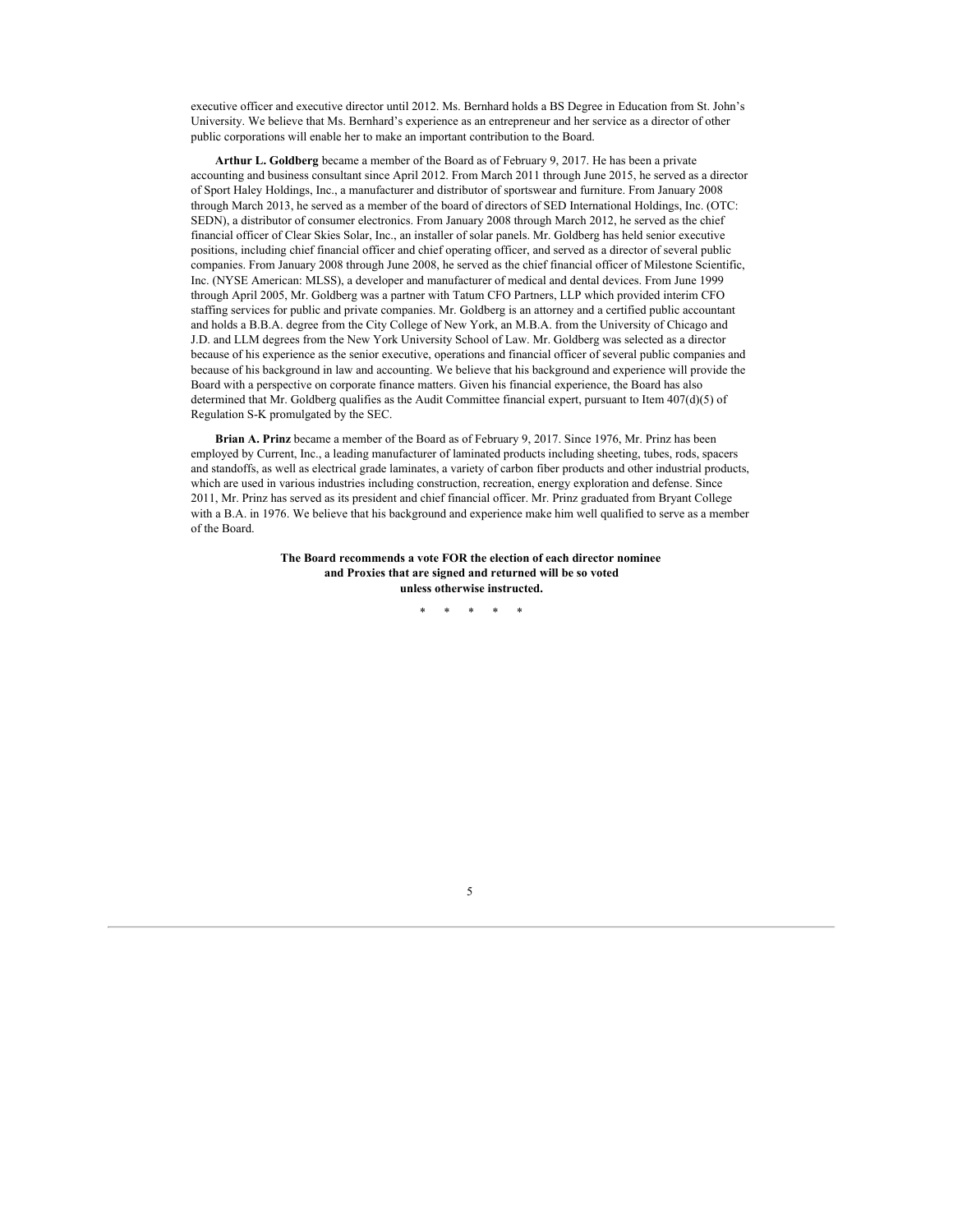## **EXECUTIVE OFFICERS**

The following table identifies our current executive officers:

| Name                                        | Age | <b>Capacity in Which Served</b>                                                                     | пгени<br><b>Position Since</b> |
|---------------------------------------------|-----|-----------------------------------------------------------------------------------------------------|--------------------------------|
| John L. Villano <sup><math>(1)</math></sup> | 62  | Chairman of the Board, Chief Executive Officer, Chief<br>Financial Officer, President and Treasurer | 2017                           |
| William C. Haydon                           | 55. | Chief Credit Officer, Chief Investment Officer and Director of<br><b>Investor Relations</b>         | May 2021                       |

**In Current**

(1) Biographical information is provided above.

A brief description of Mr. Haydon's background and business experience is set forth below:

**William C. Haydon** was appointed as our chief credit officer, chief investment officer and director of investor relations in May 2021. Mr. Haydon is a seasoned executive with over 25 years of experience in financial services and investment banking. He brings a wealth of expertise with strengths in areas such as lending, securities asset management, initial public offerings, investment banking, and financial strategy and long-term planning. Mr. Haydon is responsible for managing our liquid reserves and securities portfolio and he oversees our underwriting team. Prior to joining Sachem, Mr. Haydon served as a portfolio manager and branch manager at Wells Fargo Advisors Financial Network from 2011 to 2021. From 2008 to 2011, he served as a vice president within the Wealth Management division of UBS Financial Services. From 1999 to 2006 Mr. Haydon was the Managing Director of Northern Mortgage Company, LLC, a firm which he successfully merged into a division of Indy Mac Bank in 2006. From 1996 to 1999, Mr. Haydon was a regional lending officer at Dime Bank of New York, focusing on commercial and residential lending. Mr. Haydon has held numerous FINRA securities registration designations including series 65, 7, and a Series 24 General Securities Principal registration. He holds a Master of Business Administration from the Isenberg School of Management at the University of Massachusetts Amherst and a Bachelor of Science in Business from Skidmore College in Saratoga Springs, New York.

#### **Code of Ethics**

We have adopted a code of ethics that applies to our directors, principal executive officer, principal financial officer and other persons performing similar functions. The Code of Ethics is posted on our web site at *www.sachemcapitalcorp.com*. We will also provide a copy of the Code of Ethics to any person without charge, upon written request addressed to John L. Villano at our principal executive office located at 698 Main Street, Branford, CT 06405. In addition, we intend to post on our website all disclosures that are required by law or the NYSE American LLC (the "*NYSE American*") listing standards concerning any amendments to, or waivers from, any provision of our Code of Ethics.

## **Director Independence and Committees of the Board**

The current members of the Board are John L. Villano, Leslie Bernhard, Arthur Goldberg and Brian Prinz. The Board has determined, in accordance with the NYSE American LLC Company Guide, that: (i) Ms. Bernhard and Messrs. Goldberg and Prinz are independent and represent a majority of its members; and (ii) Ms. Bernhard and Messrs. Goldberg and Prinz, as the members of the Audit Committee, the Nominating and Corporate Governance Committee and Compensation Committee, are independent for such purposes. In determining director independence, the Board applies the independence standards set by NYSE American. In applying these standards, the Board considers all transactions with the independent directors and the impact of such transactions, if any, on any of the independent directors' ability to continue to serve on the Board.

We have three standing committees: an Audit Committee, a Compensation Committee and a Nominating and Corporate Governance Committee. Each committee is made up entirely of independent directors as defined under the NYSE American LLC Company Guide. Mr. Goldberg is the chairman of the Audit Committee and qualifies as the "audit committee financial expert" pursuant to Item 407(d)(5) of Regulations S-K; Ms. Bernhard is the chairwoman of the Compensation Committee; and Mr. Prinz is the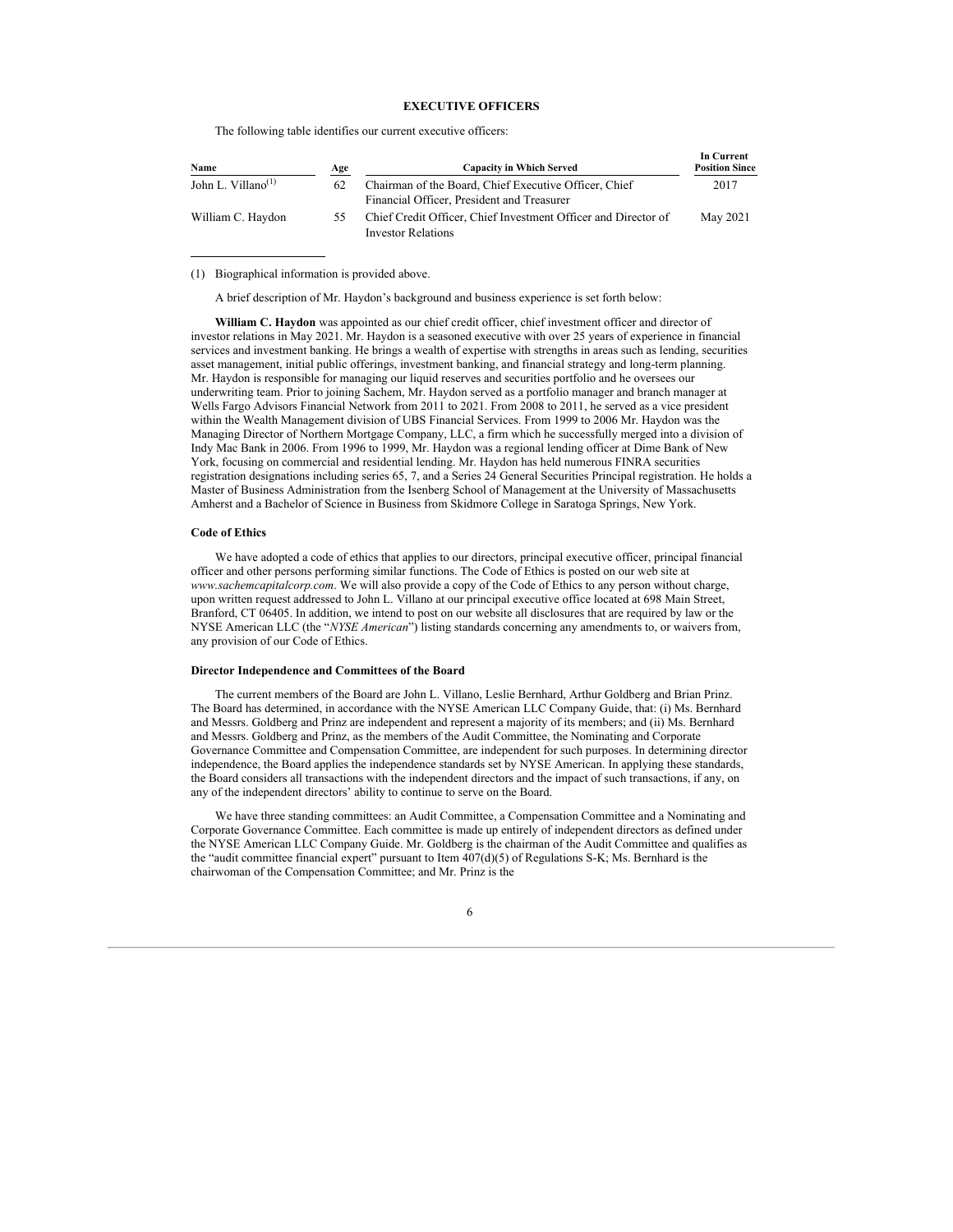chairman of the Nominating and Corporate Governance Committee. As members of the committees, independent directors meet without the presence of non-independent directors in executive session.

*Audit Committee.* The Audit Committee oversees our accounting and financial reporting processes, internal systems of accounting and financial controls, relationships with auditors and audits of financial statements. Specifically, the Audit Committee's responsibilities include the following:

- selecting, hiring and terminating our independent auditors;
- evaluating the qualifications, independence and performance of our independent auditors;
- approving the audit and non-audit services to be performed by the independent auditors;
- reviewing the design, implementation and adequacy and effectiveness of our internal controls and critical policies;
- overseeing and monitoring the integrity of our financial statements and our compliance with legal and regulatory requirements as they relate to our financial statements and other accounting matters;
- with management and our independent auditors, reviewing any earnings announcements and other public announcements regarding our results of operations; and
- preparing the report that the SEC requires in our annual proxy statement.

*Compensation Committee.* The Compensation Committee assists the Board in determining the compensation of our officers and directors. The Compensation Committee is comprised entirely of directors who satisfy the standards of independence applicable to Compensation Committee members established under Section 162(m) of the Internal Revenue Code of 1986, as amended (the "*Code*") and Section 16(b) of the Securities and Exchange Act of 1934, as amended (the "*Exchange Act*"). Specific responsibilities include the following:

- approving the compensation and benefits of our executive officers;
- reviewing the performance objectives and actual performance of our officers; and
- administering our stock option and other equity and incentive compensation plans.

*Nominating and Corporate Governance Committee.* The Nominating and Corporate Governance committee assists the Board by identifying and recommending individuals qualified to become members of the Board. Specific responsibilities include the following:

- evaluating the composition, size and governance of the Board and its committees and making recommendations regarding future planning and the appointment of directors to our committees;
- establishing a policy for considering shareholder nominees to the Board;
- reviewing our corporate governance principles and making recommendations to the Board regarding possible changes; and
- reviewing and monitoring compliance with our Code of Ethics and insider trading policy.

During fiscal year 2021, the Board held 18 meetings, the Audit Committee held four (4) meetings; the Compensation Committee held three (3) meetings and the Nominating and Corporate Governance Committee held one (1) meeting. The committee charters are available on our website at *www.sachemcapitalcorp.com*.

All directors attended or participated in at least 75% of the aggregate number of meetings of the Board and of the Board's committees on which each applicable director served.

It is the Company's policy that directors are encouraged to attend the Annual Meeting.

#### **Audit Committee Report**

The Audit Committee oversees our financial reporting process on behalf of the Board. The Audit Committee consists of three (3) members of the Board who meet the independence and experience requirements of NYSE American and the SEC.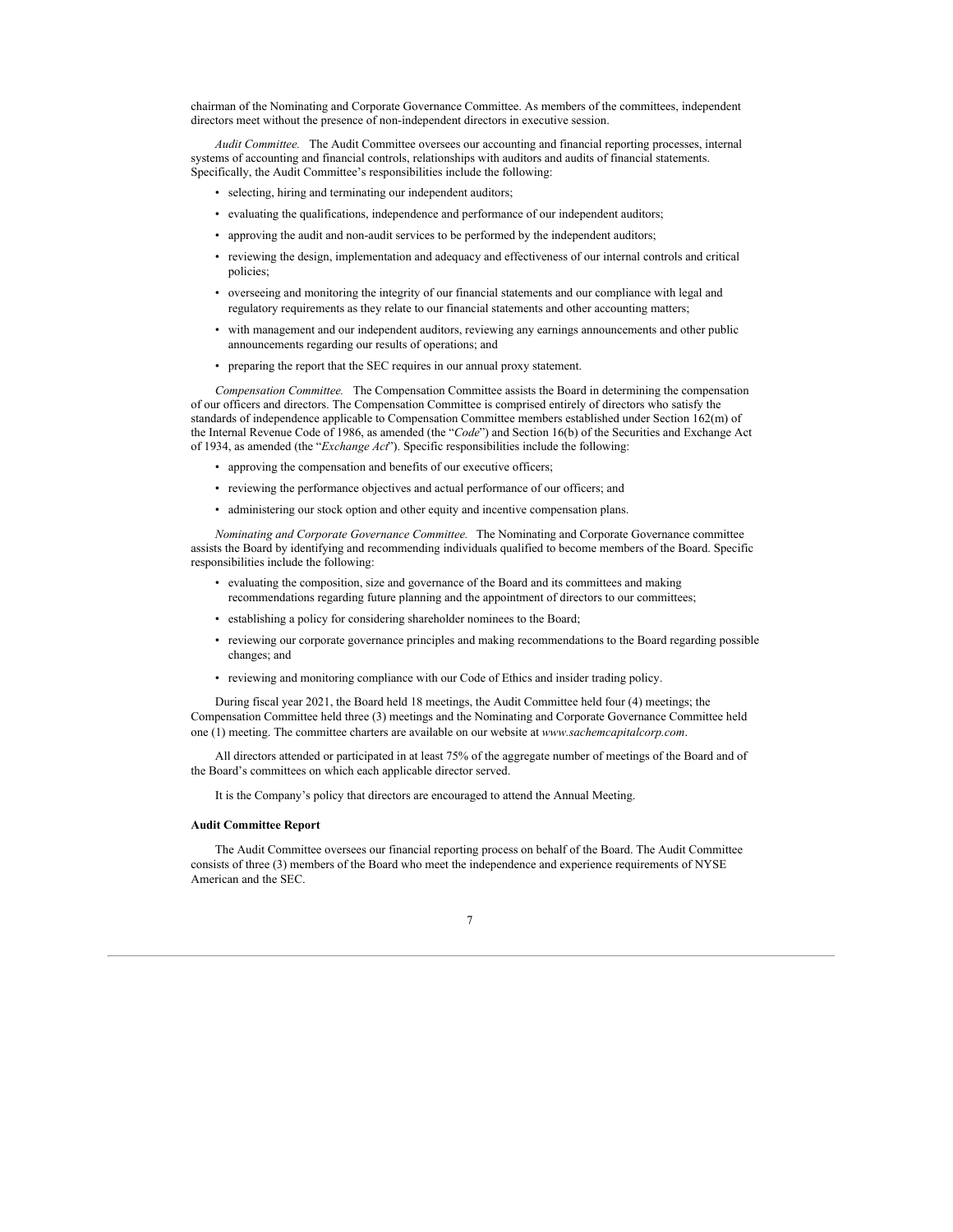The Audit Committee retains our independent registered public accounting firm and approves in advance all permissible non-audit services performed by them and other auditing firms. Although management has the primary responsibility for the financial statements and the reporting process including the systems of internal control, the Audit Committee consults with management and our independent registered public accounting firm regarding the preparation of financial statements, the adoption and disclosure of our critical accounting estimates and generally oversees our relationship with our independent registered public accounting firm.

The Audit Committee has reviewed our audited financial statements for the year ended December 31, 2021 and met with management to discuss such audited financial statements. The Audit Committee has discussed with H&L, our independent accountants, the matters required to be discussed pursuant to applicable auditing standards. The Audit Committee has received the written disclosures and the letter from H&L required by the Public Company Accountant Oversight Board regarding the independent accountant's communications with the Audit Committee concerning independence and has discussed with H&L its independence from us and our management. H&L had full and free access to the Audit Committee. Based on its review and discussions, the Audit Committee has recommended to the Board that our audited financial statements for the year ended December 31, 2021 be included in our Annual Report on Form 10-K for the year then ended for filing with the SEC.

> AUDIT COMMITTEE: Arthur Goldberg, Chairman Leslie Bernhard Brian Prinz

The above Audit Committee report is not deemed to be "soliciting material," and is not "filed" with the SEC.

#### **Nominating and Corporate Governance Committee**

The Nominating and Corporate Governance Committee is responsible for nominating director candidates for the annual meeting of shareholders each year and will consider director candidates recommended by shareholders. In considering candidates submitted by shareholders, the Nominating and Corporate Governance Committee will take into consideration the needs of the Board and the qualifications of the candidate. The Nominating and Corporate Governance Committee may also take into consideration the number of Common Shares of Company stock held by the recommending shareholder and the length of time that such Common Shares have been held. To have a candidate considered by the Nominating and Corporate Governance Committee, a shareholder must submit the recommendation in writing and must include the following information: (i) the name of the shareholder and evidence of the person's ownership of Company stock, (including the number of Common Shares owned and the length of time of ownership); (ii) the name of the candidate; (iii) the candidate's resume or a listing of his or her qualifications to be a director of the Company; and (iv) the person's consent to be named as a director if selected by the Nominating and Corporate Governance Committee and nominated by the Board.

The information described above must be sent to the Company's Chief Financial Officer at 698 Main Street, Branford, Connecticut 06405, on a timely basis in order to be considered by the Nominating and Corporate Governance Committee, within the time periods set forth in the "Shareholder Proposals" section below.

The Nominating and Corporate Governance Committee may also receive suggestions from current Company directors, executive officers or other sources, which may be either unsolicited or in response to requests from the Nominating and Corporate Governance Committee for such candidates. The Nominating and Corporate Governance Committee also, from time to time, may engage firms that specialize in identifying director candidates.

Once a person has been identified by the Nominating and Corporate Governance Committee as a potential candidate, the Nominating and Corporate Governance Committee may collect and review publicly available information regarding the person to assess whether the person should be considered further. If the Nominating and Corporate Governance Committee determines that the candidate warrants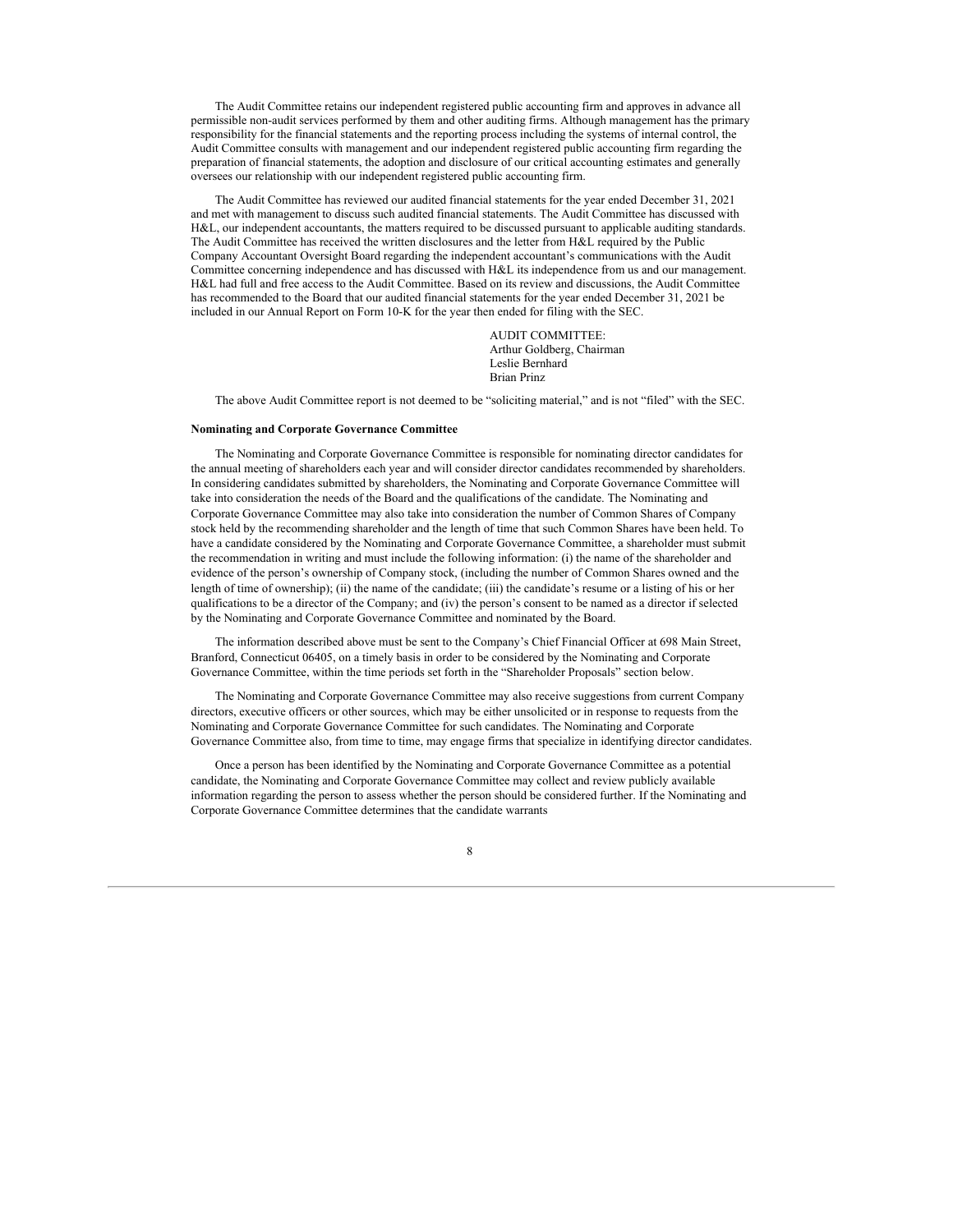further consideration, the Chairman or another member of the Nominating and Corporate Governance Committee may contact the person. Generally, if the person expresses a willingness to be considered and to serve on the Board, the Nominating and Corporate Governance Committee may request information from the candidate, review the person's accomplishments and qualifications and may conduct one or more interviews with the candidate. The Nominating and Corporate Governance Committee may consider all such information in light of information regarding any other candidates that the Nominating and Corporate Governance Committee might be evaluating for membership on the Board. In certain instances, the Nominating and Corporate Governance Committee members may contact one or more references provided by the candidate or may contact other members of the business community or other persons that may have greater first-hand knowledge of the candidate's accomplishments. The Nominating and Corporate Governance Committee's evaluation process does not vary based on whether or not a candidate is recommended by a shareholder, although, as stated above, the Board may take into consideration the number of Common Shares held by the recommending shareholder and the length of time that such Common Shares have been held.

#### **Disclosure of Director Qualifications**

The Board, acting through the Nominating and Corporate Governance Committee, is responsible for assembling for shareholder consideration a group of nominees that, taken together, have the experience, qualifications, attributes, and skills appropriate for functioning effectively as a board of directors.

The Nominating and Corporate Governance Committee believes that the minimum qualifications for service as a director are that a nominee possess an ability, as demonstrated by recognized success in his or her business or professional field, to make meaningful contributions to the Board's oversight of the business and affairs of the Company as well as a reputation of integrity and competence in his or her personal and professional activities. The Nominating and Corporate Governance Committee's criteria for evaluating potential candidates include the following: (i) an understanding of the Company's business, the markets in which it operates and culture; (ii) the possession of such knowledge, skills, expertise and diversity of experience that would enhance the Board's ability to manage and direct the affairs and business of the Company; (iii) certain personal characteristics including integrity, competence, suitable professional training and experience, record of achievement, a reputation for collegiality, a history of constructive contribution to collective endeavors and (iv) the ability and commitment to devote sufficient time and energy to serve on the Board. Finally, the Nominating and Corporate Governance Committee seeks to include on the Board a complementary mix of individuals with diverse backgrounds, skills, experiences and perspectives that reflect the values of the community in which the Company operates and that will enable the Company to fully and properly serve its clients and the surrounding communities as well as address the business and social challenges that could arise in the course of the Company's business activities.

#### **Board Leadership Structure**

John L. Villano has served as Chairman of the Board, co-Chief Executive Officer and Chief Executive Officer (upon the departure of Jeffrey C. Villano in November 2019) since taking office in February 2017. Our By-Laws give the Board the flexibility to determine whether the roles of Chairman of the Board and Chief Executive Officer should be held by the same person or by two separate individuals. Our Nominating and Corporate Governance Committee evaluates our leadership structure and determines the most appropriate structure based upon its assessment of the Company's needs, strategy and long-term goals. The Board also considers specific circumstances that may arise from time to time as well as social and cultural issues that may arise in the course of the Company's business. At this time, the Board has determined that having John L. Villano serve as both the Chairman of the Board and Chief Executive Officer is in the best interest of our shareholders. The Board believes this structure makes the best use of Mr. Villano's extensive knowledge of our business, financial requirements, personnel, strategic initiatives and industry. It also fosters real-time communication between management and the Board.

#### **The Board's Oversight of Risk Management**

The Board recognizes that all companies face a variety of risks, including credit risk, liquidity risk, strategic risk, and operational risk. The Board believes an effective risk management system will (1) timely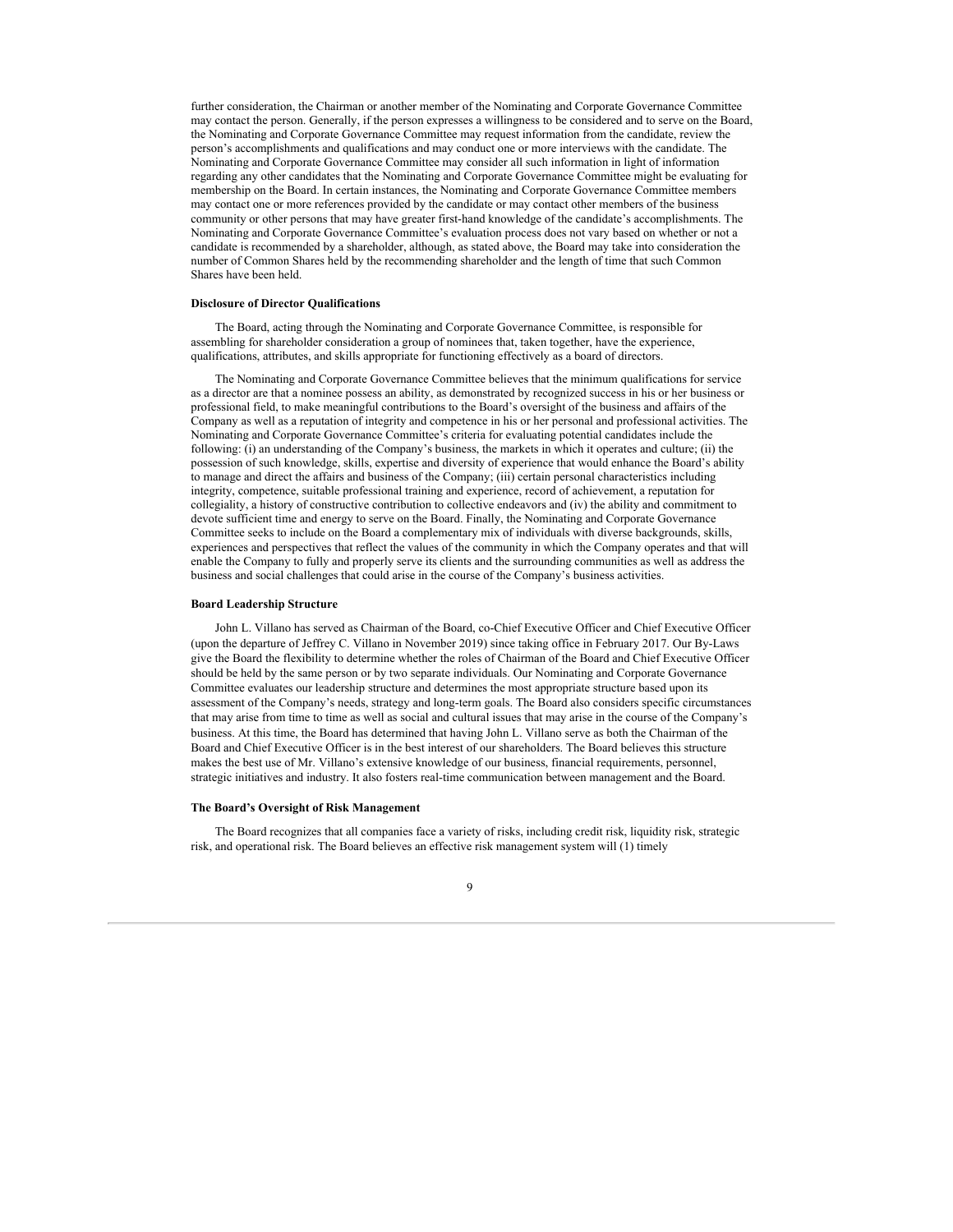identify the material risks that we face, (2) communicate necessary information with respect to material risks to senior executives and, as appropriate, to the Board or relevant Board committee, (3) implement appropriate and responsive risk management strategies consistent with our risk profile, and (4) integrate risk management into our decision-making. The Board encourages, and management promotes, a corporate culture that incorporates risk management into our corporate strategy and day-to-day business operations. The Board also continually works, with the input of management to assess and analyze the most likely areas of future risk to which we may be vulnerable.

## **Communications with Directors**

The Board has established a process to receive communications from shareholders. Shareholders and other interested parties may contact any member (or all members) of the Board, or the non-management directors as a group, any Board committee or any chair of any such committee by mail or electronically. To communicate with the Board, any individual director or any group or committee of directors, correspondence should be addressed to the Board or any such individual directors or group or committee of directors by either name or title. All such correspondence should be sent to Sachem Capital Corp., 698 Main Street, Branford, Connecticut 06405, Attention: Secretary.

All communications received as set forth in the preceding paragraph will be opened by the Secretary of the Company for the sole purpose of determining whether the contents represent a message to our directors. Any contents that are not in the nature of advertising, promotions of a product or service, patently offensive material or matters deemed inappropriate for the Board will be forwarded promptly to the addressee. In the case of communications to the Board or any group or committee of directors, the Secretary will make sufficient copies of the contents to send to each director who is a member of the group or committee to which the envelope or e-mail is addressed.

## **COMPENSATION OF DIRECTORS**

Our non-employee director compensation plan, as amended on April 8, 2021 and retroactively effective as of January 1, 2021 (the "*Director Plan*"), provides as follows:

- each non-employee director will receive cash compensation at a rate of \$60,000 per year, which amount shall be paid in equal quarterly installments of \$15,000 on the first day of each calendar quarter (*i.e.,* January 1, April 1, July 1, and October 1);
- the additional cash compensation payable to the chairperson of each of the Audit Committee, the Compensation Committee and the Nominating and Corporate Governance Committee will remain unchanged as follows:
	- the chairperson of the Audit Committee will receive additional cash compensation of \$7,500 per year, payable in equal quarterly installments of \$1,875 on the first day of each calendar quarter (*i.e.,* January 1, April 1, July 1, and October 1);
	- the chairperson of the Compensation Committee will receive additional cash compensation of \$5,000 per year, payable in equal quarterly installments of \$1,250 on the first day of each calendar quarter (*i.e.,* January 1, April 1, July 1, and October 1);
	- the chairperson of the Nominating and Corporate Governance Committee will receive additional cash compensation of \$2,500 per year, payable in equal quarterly installments of \$625 on the first day of each calendar quarter (*i.e.,* January 1, April 1, July 1, and October 1);
- each non-employee director will receive a grant of 5,000 Common Shares on the date he or she is re-elected to serve on the Board; and
- the non-employee director serving on our Loan Approval Committee will receive additional cash compensation of \$7,500 per year, payable in equal quarterly installments of \$1,875 on the first day of each calendar quarter (*i.e.,* January 1, April 1, July 1, and October 1).

John L. Villano, an executive officer as well as a director, does not receive compensation in connection with his position as a member of the Board.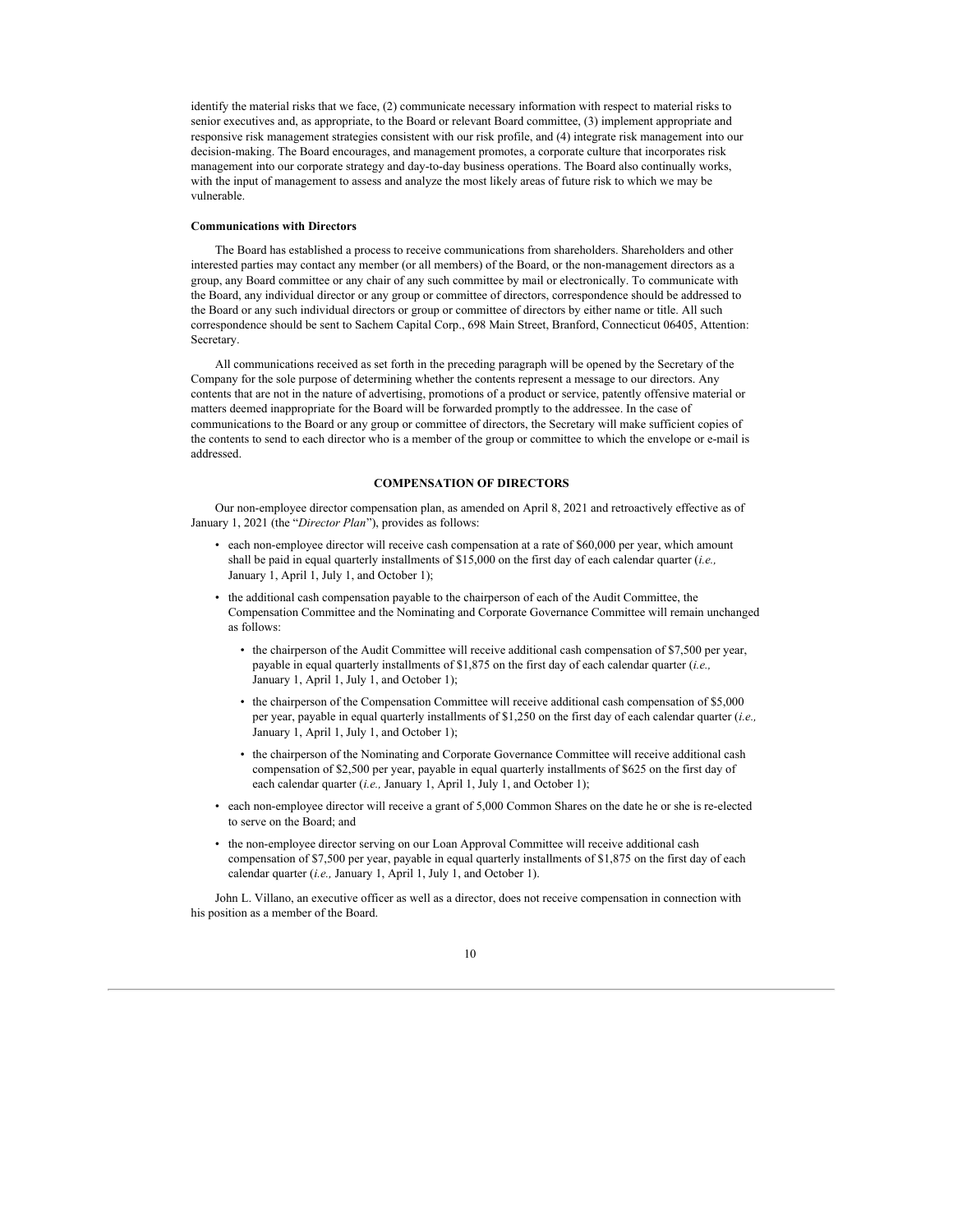The following table provides compensation information for the year ended December 31, 2021 for each of the Independent Directors.

| Name               | <b>Fees Earned or</b><br>Paid in Cash (\$) | <b>Stock</b><br>Awards $(S)^{(1)}$ | Total (\$) |
|--------------------|--------------------------------------------|------------------------------------|------------|
| Leslie Bernhard    | \$65,000                                   | \$28,800                           | \$93,800   |
| Arthur Goldberg    | \$67.500                                   | \$28,800                           | \$96,300   |
| <b>Brian Prinz</b> | \$70,000                                   | \$28,800                           | \$98,800   |

<sup>(1)</sup> During the year ended December 31, 2021, under the Director Plan, each of Ms. Bernhard and Messrs. Goldberg and Prinz was awarded an aggregate of 5,000 Common Shares, respectively. The dollar amounts reflected in the table are the aggregate grant date fair value for the Common Shares awarded computed in accordance with FASB ASC Topic 718.

In April 2022, the Compensation Committee approved a one-time cash payment of \$30,000 to each nonemployee directors.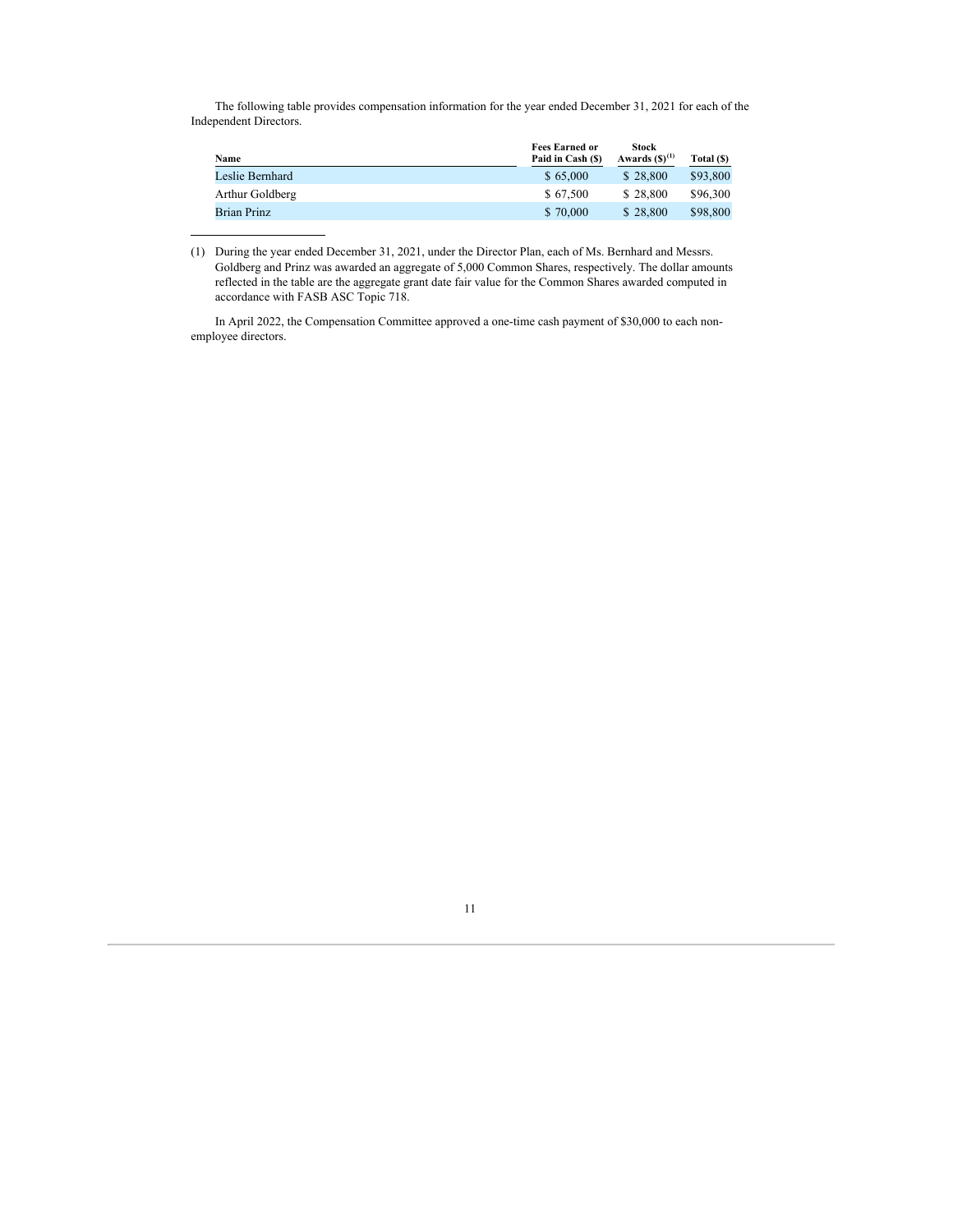### **Executive Compensation**

The following Summary Compensation Table sets forth all compensation earned by or paid to, in all capacities, during the years ended December 31, 2021 and 2020 (i) all individuals serving as our principal executive officer during the last completed fiscal year; and (ii) our two most highly compensated executive officers other than our principal executive officer who were serving as executive officers at the end of the last completed fiscal year (the "*Named Executives*"):

#### **Summary Compensation Table**

| <b>Name and Principal Position</b>                                                                               | Year | Salary<br>(S) | <b>Bonus</b><br>(S) | <b>Stock</b><br>$Awards^{(1)}$<br><b>(S)</b> | Total<br>(S)  |
|------------------------------------------------------------------------------------------------------------------|------|---------------|---------------------|----------------------------------------------|---------------|
| John L. Villano                                                                                                  | 2021 | \$500,000     | \$250,000           | $$500,000^{(2)}$                             | \$1,250,000   |
| Chairman of the Board, Chief Executive Officer,<br>Chief Financial Officer, President, Treasurer and<br>Director | 2020 | \$360,000     |                     |                                              | 360,000<br>\$ |
| Peter J. Cuozzo*                                                                                                 | 2021 | \$250,000     |                     | \$ 25,000 <sup>(3)</sup>                     | S.<br>275,000 |
| Executive Vice President and Chief Operating<br>Officer                                                          | 2020 | \$129,808     | \$25,000            |                                              | 154.808<br>S  |
| William C. Haydon**<br>Chief Credit Officer, Chief Investment Officer and<br>Director of Investor Relations      | 2021 | \$168,269     | \$25,000            |                                              | \$<br>193,269 |

\* Effective January 14, 2022, Mr. Cuozzo retired from all his positions with the company.

\*\* Effective May 1, 2021, Mr. Haydon was hired as our chief credit officer, chief investment officer and director of investor relations.

(1) Represents the aggregate grant-date fair value of the awards computed in accordance with Financial Accounting Standards Board Accounting Standards Codified Topic 718 ("FASB ASC Topic 718").

(2) Represents the grant-date fair value on an aggregate of 89,928 Common Shares awarded on April 8, 2021.

(3) Represents the grant-date fair value on an aggregate of 4,753 Common Shares awarded on April 12, 2021.

## **Employment Agreements — John L. Villano**

In August 2016, in anticipation of our initial public offering, we entered into an employment agreement with John L. Villano. The material terms of Mr. Villano's employment agreement are as follows:

- Mr. Villano serves as our chairman, chief executive officer, president, chief financial officer and treasurer.
- The term of his employment, which commenced in February 2017, is five years, unless terminated earlier in accordance with his employment agreement. The termination date is extended one year on each anniversary date of the agreement unless either party to the agreement provides written notice at least 180 days before the next anniversary date that it is electing not to renew the agreement, in which case the agreement will terminate at the end of the fourth year from the next anniversary date.
- As of April 2021, Mr. Villano's base salary was \$500,000 per annum. In addition, for the year ended December 31, 2021, he was entitled to a one-time cash bonus of \$250,000, which was paid in 2021. He was also entitled to a "target bonus" of up to \$250,000, as determined by the Compensation Committee, which would have been payable in 2022. Mr. Villano waived his right to receive the target bonus.
- Mr. Villano is entitled to incentive compensation in such amount as shall be determined by the Compensation Committee of the Board in its sole and absolute discretion, based on our achievement of the financial performance goals set by the Board and capital transactions.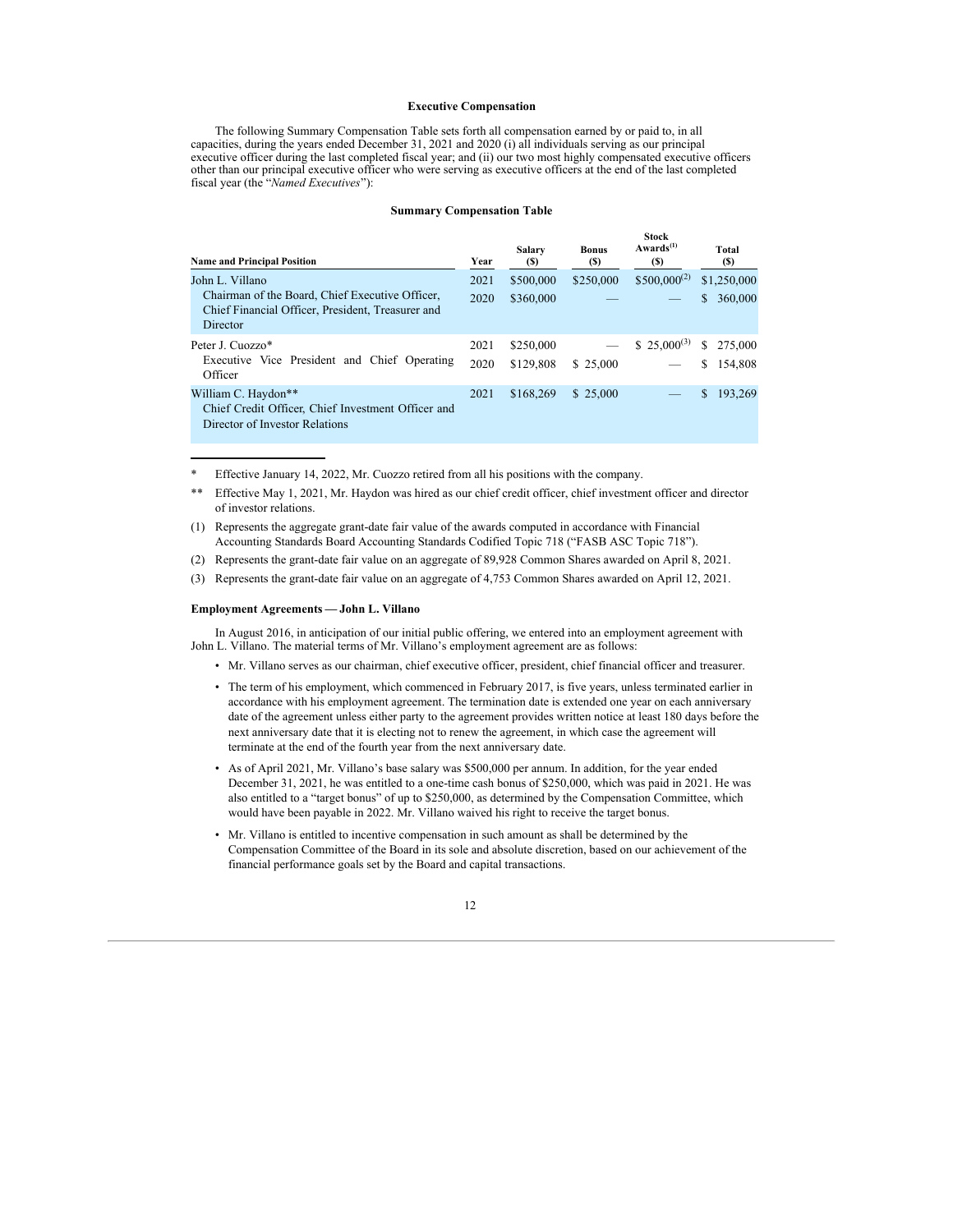- In 2020, Mr. Villano did not receive any bonus or incentive compensation.
- In April 2021, Mr. Villano received a grant of 89,928 restricted Common Shares (based on the closing price of \$5.56 per Common Share on April 8, 2021) vesting in three equal installments on each of January 1, 2022, 2023 and 2024, which are subject to forfeiture, to the extent unvested, if he voluntary resigns as an employee of the Company without "Good Reason" or if his employment is terminated for "Cause."
- Mr. Villano has the right to participate in all retirement, pension, deferred compensation, insurance and other benefit plans adopted and maintained by us for the benefit of employees and be entitled to additional compensation in an amount equal to the cost of any such benefit plan or program if he chooses not to participate.
- Mr. Villano is indemnified to the full extent permitted by law against and for any claims, liabilities, losses, expenses and costs incurred that relate to any acts or omission taken in his capacity as an officer or director.
- We have the right to terminate the employment agreement at any time with or without cause and for death or disability (as defined in the employment agreement). See below for the payments due upon a termination.
- Mr. Villano is subject to a two-year non-competition provision if we terminate the employment agreement for cause.
- In the event any payment to the employee is subject to an excise tax under the Code, we will pay the employee an additional amount equal to the amount of the excise tax and any other taxes (whether in the nature of excise taxes or income taxes) due with respect to such payment.

In April 2022:

- Mr. Villano's base salary was increased to \$750,000 per annum, retroactive to January 1, 2022; and
- Mr. Villano received a grant of 98,425 restricted Common Shares (based on the closing price of \$5.08 per Common Share on April 5, 2022) vesting in three equal installments on each of January 1, 2023, 2024 and 2025, which are subject to forfeiture under the same terms and conditions as the 2021 grant.

### **Termination and Change of Control Arrangement**

Mr. Villano's employment agreement provides that we may terminate his employment at any time with or without cause. It also provides that his employment will terminate upon his death or disability. If we terminate his employment for cause, we are only liable for his base salary and benefits through the date of termination. In addition, he will not forfeit any rights to payments, options or benefits that have vested or have been earned or to which he is entitled as of the date of termination. If we terminate his employment without cause or the agreement terminates due to Mr. Villano's death or disability or if Mr. Villano terminates his employment for "Good Reason" (as defined in the employment agreement), he is also entitled to receive: (i) a lump sum payment equal to 48 times his monthly salary on the date of termination; (ii) any deferred compensation or accrued vacation pay; (iii) continuation for a 12-month period after termination of health and welfare and long-term disability benefits; and (iv) a pro rata share of any incentive compensation and any other compensation or benefits to which he would have been entitled had he not been wrongfully terminated.

Good Reason includes a "change in control" with respect to us. A "change in control" would occur (1) if we merge into another corporation and, as a result of such merger, our shareholders immediately prior to such merger own less than 50% of the surviving corporation; (2) we sell, lease or otherwise dispose of all or substantially all of our assets; (3) if any individual, corporation or other entity or group of such persons acting jointly acquires beneficial ownership, directly or indirectly, of our Common Shares or any other securities having voting rights that we may issue in the future, rights to acquire our voting securities (including, without limitation, securities that are convertible into voting securities and rights, options warrants and other agreements or arrangements to acquire such voting securities) in such amount or amounts as would permit such person, corporation or other entity or group thereof acting jointly to elect a majority of the members of the Board, as then constituted; or (4) if any individual, corporation or other entity or group of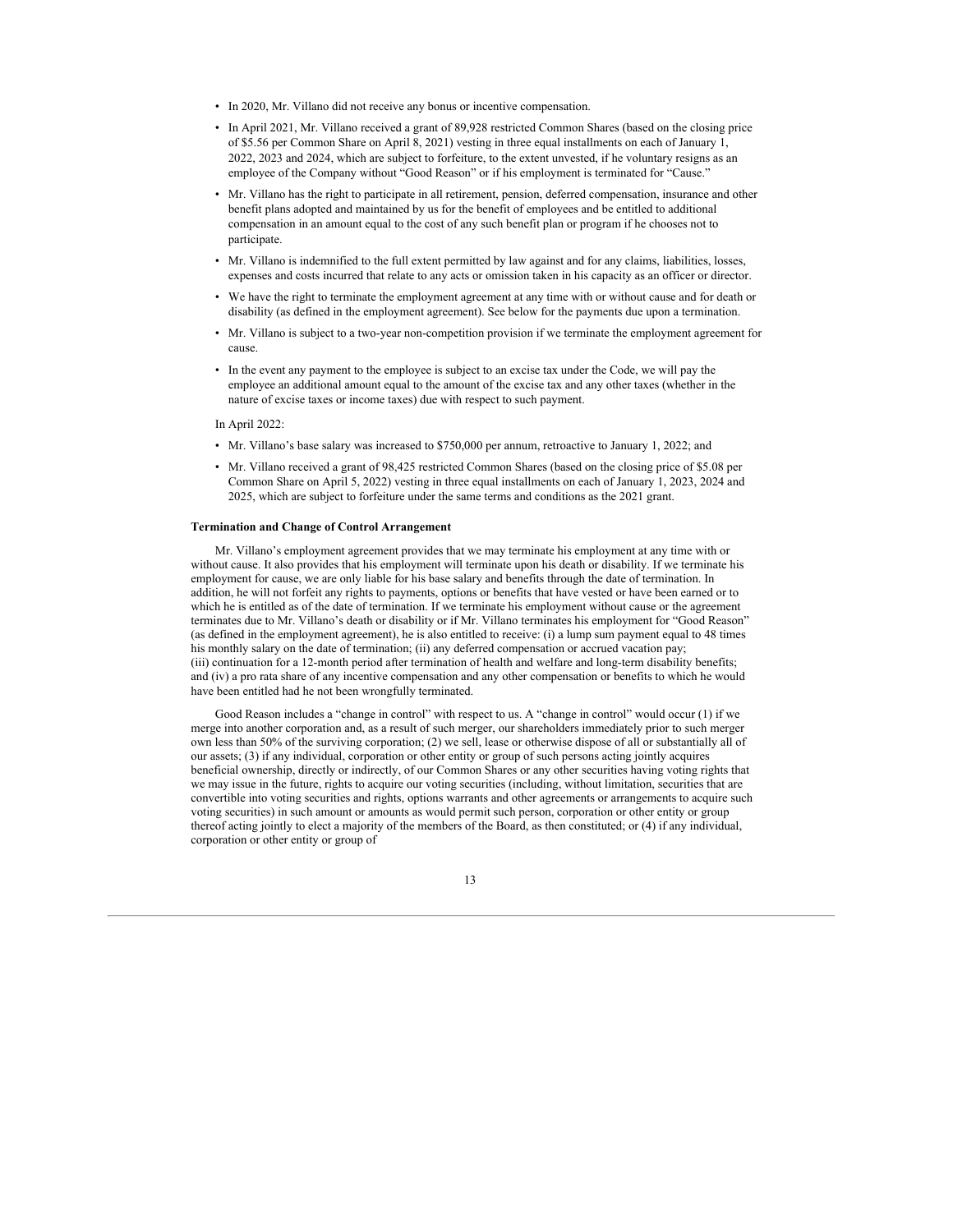such persons acting jointly acquires beneficial ownership, directly or indirectly, of voting securities and rights to acquire voting securities having voting power equal to 40% percent or more of the combined voting power of our then outstanding voting securities, unless such acquisition is expressly approved by resolution of the Board passed upon affirmative vote of not less than a majority of the Board and adopted at a meeting of the Board held not later than the date of the next regularly scheduled or special meeting held following the date we obtain actual knowledge of such acquisition (which approval may be limited in purpose and effect solely to affecting the rights of the executive under his employment agreement). Notwithstanding the preceding sentence, any transaction that involves a mere change in identity form or place of organization within the meaning of Section 368(a)(1)(F) of the Code, or a transaction of similar effect, will not constitute a "change in control."

### **Employment Agreement — Peter J. Cuozzo**

In July 2020, we entered into an employment agreement with Peter J. Cuozzo, our former executive vice president and chief operating officer. The material terms of his agreement are as follows:

- He served as our executive vice president and chief operating officer on a full-time basis.
- The agreement was terminable by either party at any time upon delivery of written notice to the other party.
- His duties included overseeing, supervising and managing our business, (ii) overseeing and supervising our expansion into Florida, Texas and such other markets identified by our chief executive office and/or the Board and (iii) such other duties, responsibilities, tasks and projects as determined by our chief executive officer and/or the Board, with the understanding that he had the customary authority and support to accomplish such assigned duties, responsibilities, tasks and projects.
- He was based in Naples, Florida but required to work from our principal place of business, currently in Branford Connecticut, as frequently and for such period of time as directed by our chief executive officer.
- His base compensation was \$250,000 per year.
- He was paid a signing bonus of \$25,000.
- He was entitled to additional compensation in such amounts, at such times and under such circumstances as determined by the Board and/or the Compensation Committee based on (i) the growth of our business; (ii) capital origination, whether via the sale by us of our equity, debt or derivative securities or via new credit facilities with traditional or non-traditional lenders and (iii) mergers and acquisitions of other entities or assets. In April 2021, he was paid a one-time cash bonus of \$25,000 and received a grant of 4,753 restricted Common Shares (based on the closing price of \$5.26 per Common Share on April 12, 2021) vesting in three equal installments on each of January 1, 2022, 2023 and 2024, which are subject to forfeiture, to the extent unvested, if he voluntary resigns as an employee of the Company without "Good Reason" or if his employment is terminated for "Cause."
- He was eligible to participate in any retirement plans (qualified and non-qualified), pension, insurance, health, disability or other benefit plan or program that has been adopted by us (or in which we participated), according to the terms of such plan or program, on terms no less favorable than the most favorable terms granted to our senior executives.
- He was entitled to 25 vacation days per annum and severance pay equal to 18 months of his base compensation if he is terminated without cause, or if he terminates for good reason, prior to July 1, 2022.
- He is subject to a covenant not to compete that continues for 18 months after termination unless he is terminated without "cause" prior to July 1, 2022.

Mr. Cuozzo retired from all his positions with the Company effective as of January 14, 2022. The terms of his separation were as follows:

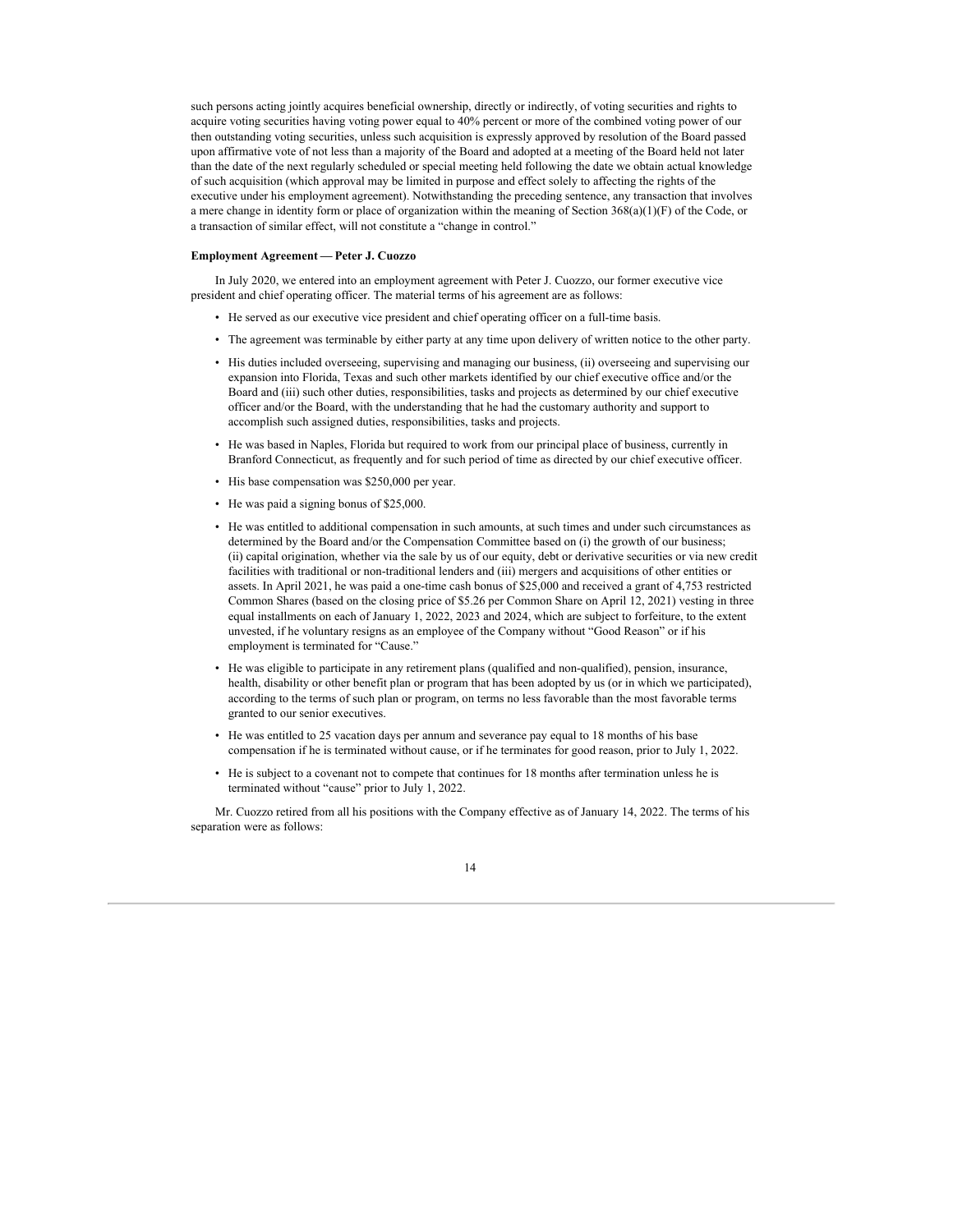- All obligations under his employment agreement with the Company terminated except for the covenants restricting his use of Company "confidential information" and his ability to compete with the Company.
- The Company and Mr. Cuozzo provided mutual general releases of claims arising out his employment with the Company, except that the Company's release excluded claims based on fraud, gross negligence, or willful misconduct of Mr. Cuozzo.
- The Company agreed to continue to pay the cost of Mr. Cuozzo's health insurance premiums through September 30, 2025.
- The Company agreed to lift the restrictions on the 4,753 restricted Common Shares granted to him in 2021.
- He remained eligible to participate in any executive bonus pool for the year ended December 31, 2021, in the sole and absolute discretion of the Company's management. (There was no executive bonus pool for 2021.)

## **Outstanding Equity Awards at December 31, 2021**

The following table sets forth information concerning outstanding equity awards to the Named Executives as of December 31, 2021.

|                 |                                                                                      | <b>Stock Awards</b>                                                                           |
|-----------------|--------------------------------------------------------------------------------------|-----------------------------------------------------------------------------------------------|
| Name            | <b>Number of Common Shares or</b><br>units of stock that have not vested<br>$^{(#)}$ | <b>Market value of Common Shares or</b><br>units of stock that have not vested<br>$(S)^{(1)}$ |
| John L. Villano | $89.928^{(2)}$                                                                       | \$525,179                                                                                     |
| Peter J. Cuozzo | $4.753^{(2)}$                                                                        | \$ 27,757                                                                                     |

(1) Calculated based on the closing market price of \$5.84 at the end of the last completed fiscal year on December 31, 2021.

(2) One-third of these restricted Common Shares vest on each of January 1, 2022, 2023 and 2024. Unvested Common Shares may not be transferred, sold, pledged, hypothecated or assigned, and are subject to forfeiture.

## **Equity Compensation Plan Information**

On October 27, 2016, we adopted the 2016 Equity Compensation Plan (the "*Plan*"), the purpose of which is to align the interests of our officers, other employees, advisors and consultants or any subsidiary, if any, with those of our shareholders and to afford an incentive to such officers, employees, consultants and advisors to continue as such, to increase their efforts on our behalf and to promote the success of our business. The basis of participation in the Plan is upon discretionary grants of awards by the Board. The Plan is administered by the Compensation Committee. The maximum number of Common Shares reserved for the grant of awards under the Plan is 1,500,000, subject to adjustment as provided in Section 5 of the Plan. Approximately fourteen individuals are eligible to participate in the Plan including, our two executive officers, nine other employees and three independent directors.

| Plan category                                  | <b>Number of securities</b><br>to be issued upon<br>exercise of<br>outstanding options,<br>warrants and rights<br>(a) | Weighted-average<br>exercise price of<br>outstanding<br>options, warrants<br>and rights<br>(b) | <b>Number of securities</b><br>remaining available for<br>future issuance under<br>equity compensation<br>plans (excluding<br>securities reflected in<br>column (a) |
|------------------------------------------------|-----------------------------------------------------------------------------------------------------------------------|------------------------------------------------------------------------------------------------|---------------------------------------------------------------------------------------------------------------------------------------------------------------------|
| Equity compensation plans approved by security |                                                                                                                       |                                                                                                |                                                                                                                                                                     |
| holders                                        | $\Omega$                                                                                                              | Not applicable                                                                                 | 1,352,435                                                                                                                                                           |
| Total                                          | 0                                                                                                                     | Not applicable                                                                                 | 1,352,435                                                                                                                                                           |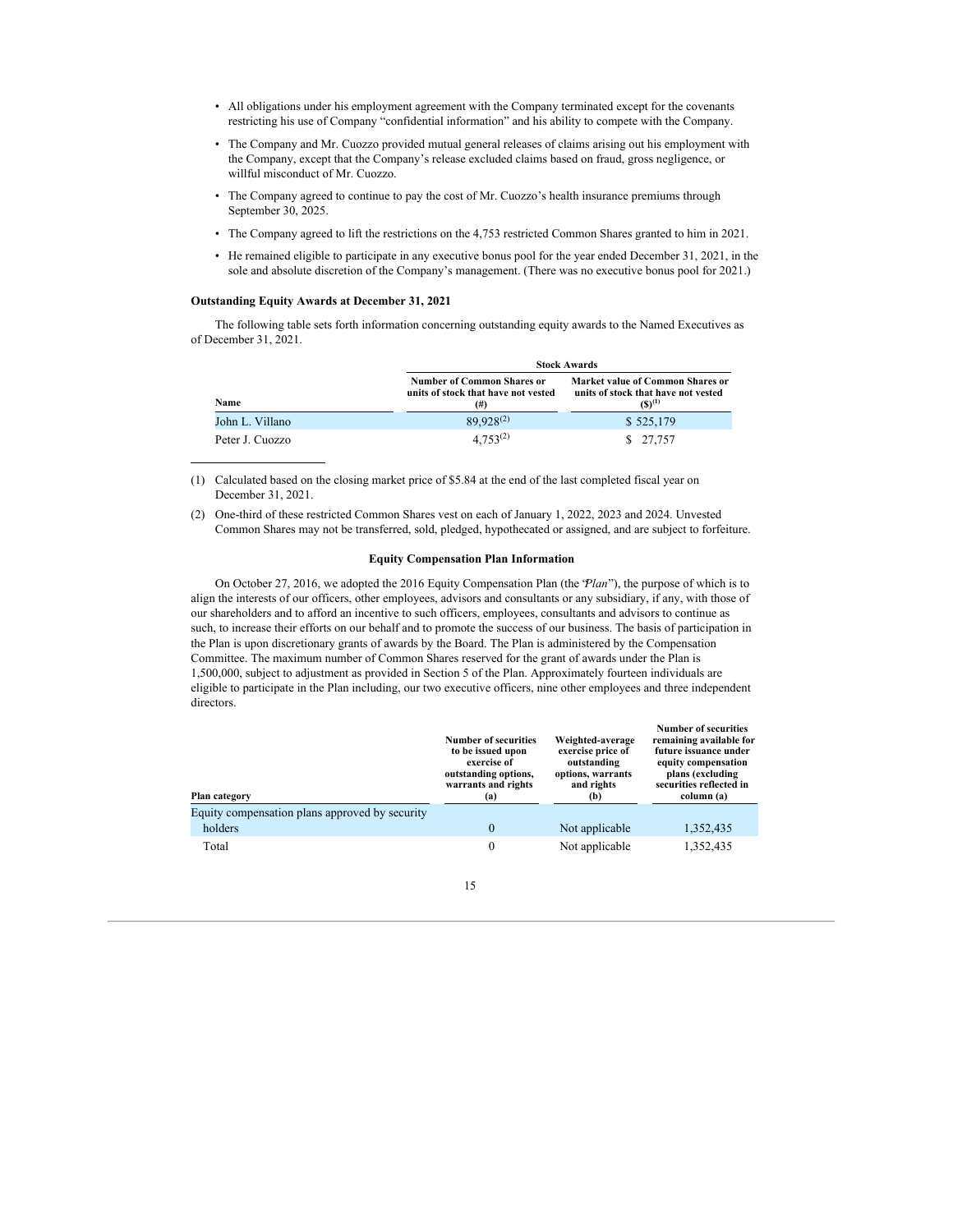During the fiscal year ended December 31, 2021, we granted an aggregate of 109,681 restricted Common Shares under the Plan. Subsequent to December 31, 2021, we granted an additional 138,967, in the aggregate, restricted Common Shares under the Plan.

#### *Types and Terms of Awards*

Awards under the Plan may take the form of stock options (either incentive stock options or non-qualified stock options) or restricted Common Shares. Subject to restrictions that are set forth in the Plan, the Compensation Committee will have complete and absolute authority to set the terms, conditions and provisions of each award, including the size of the award, the exercise or base price, the vesting and exercisability schedule (including provisions regarding acceleration of vesting and exercisability) and termination and forfeiture provisions.

The Compensation Committee is subject to the following specific restrictions regarding the types and terms of awards:

- The exercise price for a stock option may not be less than 100% of the fair market value of the stock on the date of grant.
- No award may be granted after the expiration of the Plan (more than ten years after the Plan adoption date).

No stock option can be "repriced" without the consent of the shareholders and of the option holder if the effect would be to reduce the exercise price per share.

#### *Amendment and Termination of the Plan*

The Plan expires on the tenth anniversary of the date of its adoption by the Board. Prior to the expiration date, the Board may at any time, and from time to time, suspend or terminate the Plan in whole or in part or amend it from time to time; *provided, however,* that unless otherwise determined by the Board, an amendment that requires shareholder approval in order for the Plan to continue to comply with Section 162(m) of the Code or any other law, regulation or stock exchange requirement shall not be effective unless approved by the requisite vote of shareholders. Notwithstanding the foregoing, no amendment to or termination of the Plan shall affect adversely any of the rights of any grantee under any outstanding award granted under the Plan without such grantee's consent.

## *Exercise Price of an Option Granted Under the Plan*

The exercise price of an option granted under the Plan may be no less than the fair market value of a Common Share on the date of grant, unless, with respect to nonqualified stock options that are not intended as incentive stock options within the meaning of Section 422 of the Code from time to time, otherwise determined by the Compensation Committee. However, incentive stock options granted to a ten percent shareholder must be priced at no less than 110% of the fair market value of our Common Shares on the date of grant and their term may not exceed five years. All options granted under the Plan are for a term of no longer than ten years unless otherwise determined by the Compensation Committee. The Compensation Committee also determines the exercise schedule of each option grant.

#### *Federal Income Tax Consequences*

The following is a summary of the effect of federal income taxation upon the recipients and us with respect to the Common Shares under the Plan and does not purport to be complete.

**Non-qualified Stock Options.** The grant of non-qualified stock options will have no immediate tax consequences to us or the grantee. The exercise of a non-qualified stock option will require a grantee to include in his gross income the amount by which the fair market value of the acquired Common Shares on the exercise date (or the date on which any substantial risk of forfeiture lapses) exceeds the option price. Upon a subsequent sale or taxable exchange of the Common Shares acquired upon exercise of a non-qualified stock option, a grantee will recognize long or short-term capital gain or loss equal to the difference between the amount realized on the sale and the tax basis of such Common Shares. We will be entitled (provided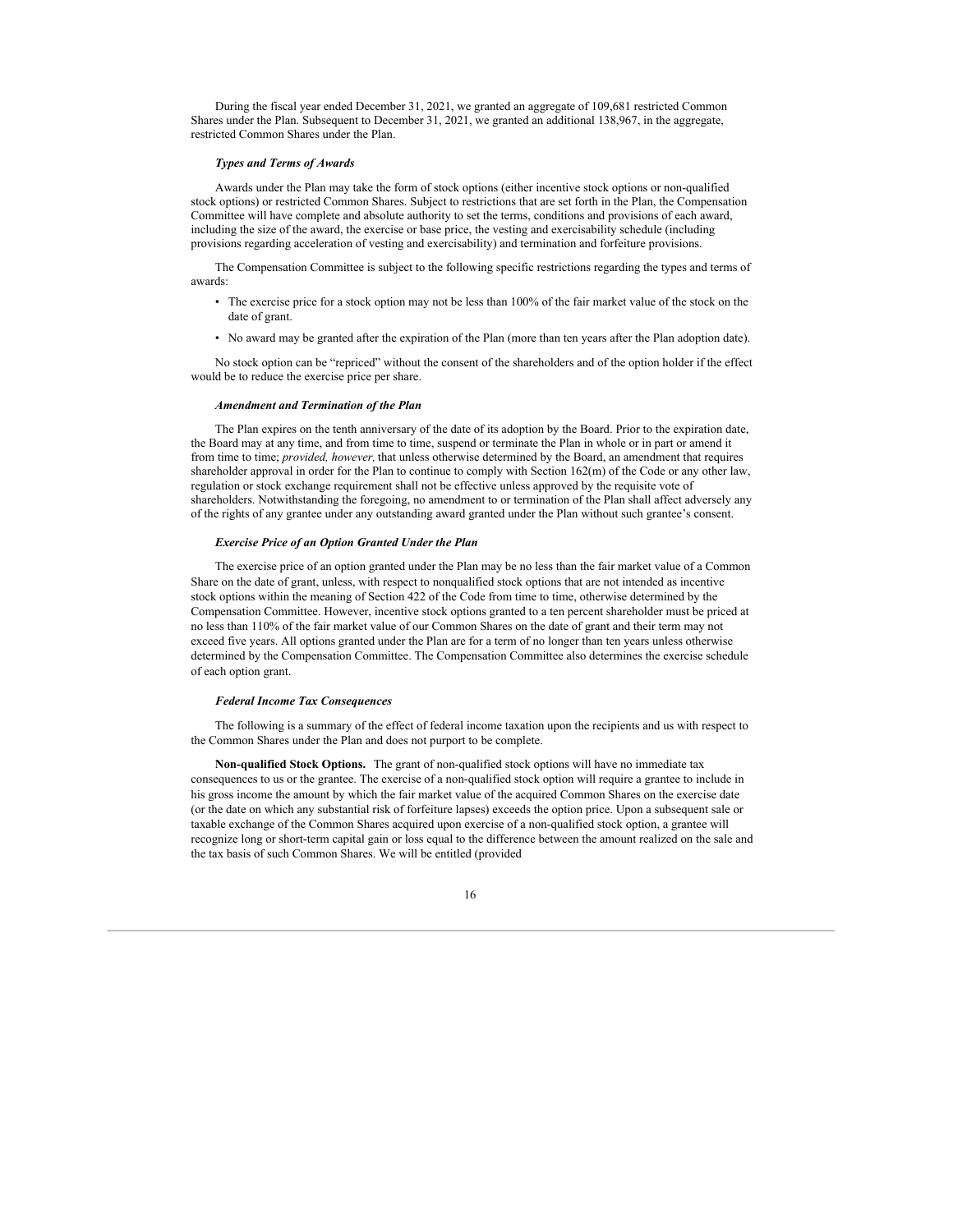applicable withholding requirements are met) to a deduction for Federal income tax purposes at the same time and in the same amount as the grantee is in receipt of income in connection with the exercise of a non-qualified stock option.

**Incentive Stock Options.** The grant of an incentive stock option will have no immediate tax consequences to us or our employee. If the employee exercises an incentive stock option and does not dispose of the acquired Common Shares within two years after the grant of the incentive stock option nor within one year after the date of the transfer of such Common Shares to him (a "*disqualifying disposition*"), he will realize no compensation income and any gain or loss that he realizes on a subsequent disposition of such Common Shares will be treated as a longterm capital gain or loss. For purposes of calculating the employee's alternative minimum taxable income, however, the option will be taxed as if it were a non-qualified stock option.

**Restricted Shares.** Generally, unless the participant elects, pursuant to Section 83(b) of the Code to recognize income in the taxable year in which restricted Common Shares have been awarded, the participant is required to recognize income for federal income tax purposes in the first taxable year during which the participant's rights over the restricted Common Shares are transferable or are not subject to a substantial risk of forfeiture, whichever occurs earlier. At such time, we will be entitled (provided applicable withholding requirements are met) to a deduction for Federal income tax purposes except to the extent that such participant's total compensation for the taxable year exceeds \$1.0 million, in which case such deduction may be limited by Section 162(m) of the Code unless any such grant of restricted Common Shares is made pursuant to a performance-based benchmark established by the Compensation Committee.

As of December 31, 2021, there were no options granted under the Plan.

## **Section 16(a) Beneficial Ownership Reporting Compliance**

Section 16(a) of the Exchange Act requires the Company's officers and directors, and persons who own more than 10% of a registered class of the Company's equity securities to file reports of ownership and changes in ownership with the SEC. Officers, directors and greater than ten percent (10%) shareholders are required by SEC regulations to furnish the Company with copies of all forms they file pursuant to Section 16(a) of the Exchange Act.

To the best of the Company's knowledge, based solely on review of the copies of such forms furnished to the Company, or written representations that no other forms were required, the Company believes that all filing requirements applicable to its officers, directors and greater than 10% shareholders pursuant to Section 16(a) of the Exchange Act were complied with during the year ended December 31, 2021 except as set forth below.

#### **Delinquent Section 16(a) Reports**

During the year ended December 31, 2021, Brian Prinz, a director, was late in the filing of one Statements of Changes in Beneficial Ownership on Form 4.

## **CERTAIN RELATIONSHIPS AND RELATED PARTY TRANSACTIONS**

During the years ended December 31, 2021 and 2020, the wife of our chief executive officer was paid \$120,000 and \$108,000, respectively, for accounting and financial reporting services provided to us. During the year ended December 31, 2021 the daughter of our chief executive officer was paid \$10,962 for internal audit and compliance services provided to us.

We have adopted a policy that prohibits any transaction between us and a related party unless the terms of that transaction are no less favorable to us than if we had entered into the same transaction with an unrelated party and the transaction is approved by our Audit Committee or other independent committee of the Board, in the case where it is inappropriate for our Audit Committee to review such a transaction due to a conflict of interest.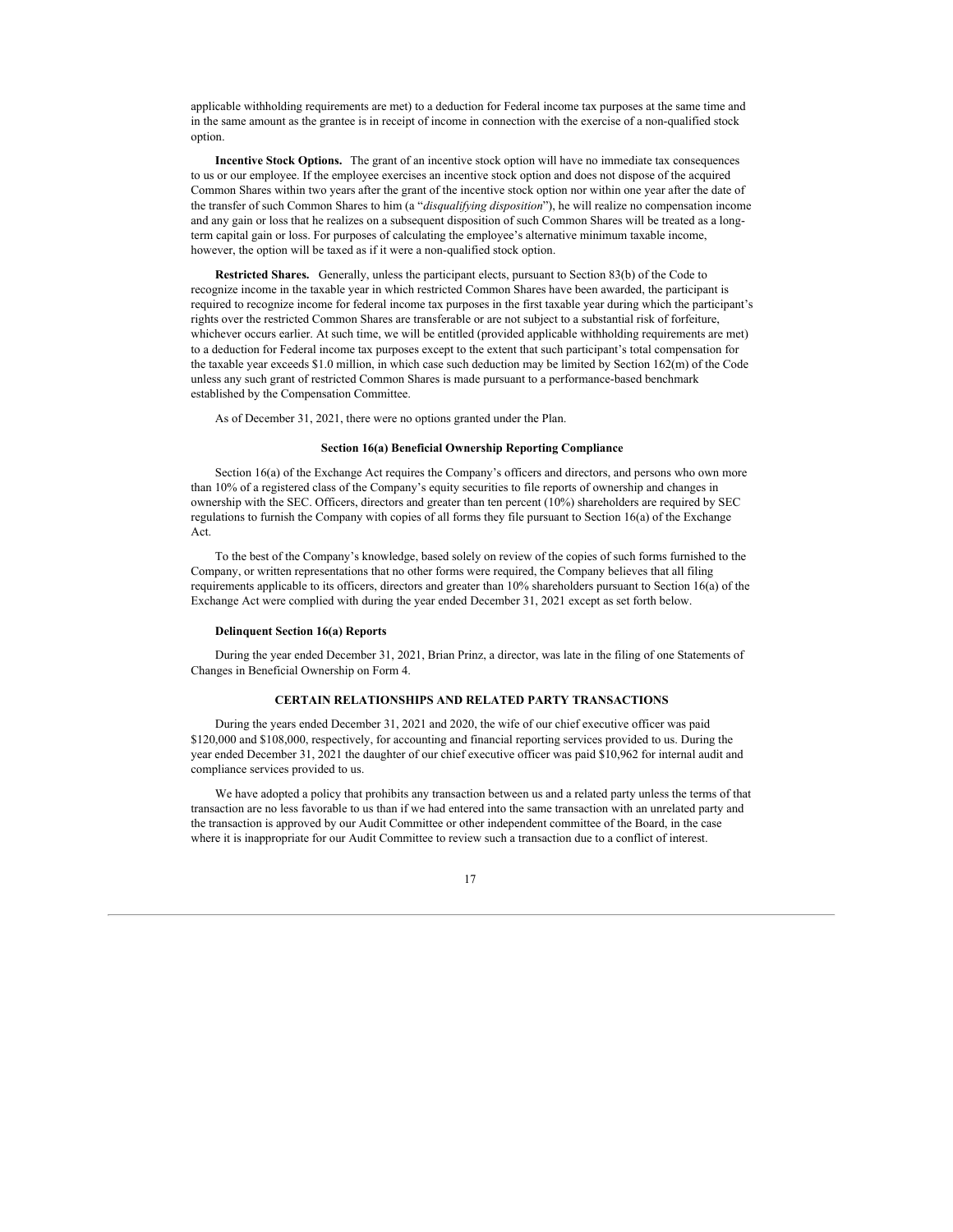## **Security Ownership of Certain Beneficial Owners**

The following table, together with the accompanying footnotes, sets forth information, as of the Record Date, regarding stock ownership of all persons known by us to own beneficially more than 5% of our outstanding Common Shares, Named Executives, all directors, and all directors and officers as a group:

| Name of Beneficial Owner <sup>(1)</sup>           | <b>Number of Common</b><br><b>Shares Beneficially</b><br>Owned <sup>(2)</sup> | Percentage of<br>Class <sup>(3)</sup> |
|---------------------------------------------------|-------------------------------------------------------------------------------|---------------------------------------|
| <b>Executive Officers and Directors</b>           |                                                                               |                                       |
| John L. Villano <sup>(4)</sup>                    | 1,435,749                                                                     | 3.92%                                 |
| Leslie Bernhard <sup>(5)</sup>                    | 5,625                                                                         | $\ast$                                |
| Arthur L. Goldberg <sup>(5)</sup>                 | 22,628                                                                        | *                                     |
| Brian A. Prinz $(5)$                              | 366,943                                                                       | $1\%$                                 |
| William C. Haydon                                 | 18,000                                                                        | *                                     |
| All officers and directors as a group (5 persons) | 1,844,945                                                                     | $5.04\%$                              |

\* Less than 1%.

(1) Unless otherwise provided, the address of each of the individuals above is c/o Sachem Capital Corp., 698 Main Street, Branford, CT 06405.

(2) A person is deemed to be a beneficial owner of securities that can be acquired by such person within 60 days upon the exercise of options and warrants or conversion of convertible securities. Each beneficial owner's percentage ownership is determined by assuming that options, warrants and convertible securities that are held by such person (but not held by any other person) and that are exercisable or convertible within 60 days have been exercised or converted. Except as otherwise indicated, and subject to applicable community property and similar laws, each of the persons named has sole voting and investment power with respect to the Common Shares shown as beneficially owned.

(3) All percentages are determined based on 36,634,912 Common Shares outstanding as of Record Date.

(4) Includes (i) 89,928 restricted Common Shares subject to vesting in three equal installments on each of January 1, 2022, 2023 and 2024; (ii) 98,425 restricted Common Shares subject to vesting in three equal installments on each of January 1, 2023, 2024 and 2025 and (iii) 6,827 Common Shares owned by Mr. Villano's wife. Mr. Villano disclaims beneficial ownership of the 6,827 Common Shares owned by his wife for the purposes of section  $13(d)$  or  $13(g)$  of the Exchange Act.

(5) Includes 5,625 restricted Common Shares that vest as follows: (i) 625 Common Shares vest on October 4, 2022; (ii) 1,250 Common Shares vest on October 13, 2022; (iii) 625 Common Shares vest on October 15, 2022; (iv) 1,250 Common Shares vest on October 13, 2023; (v) 625 Common Shares vest on October 15, 2023; and (vi) 1,250 Common Shares vest on October 13, 2023.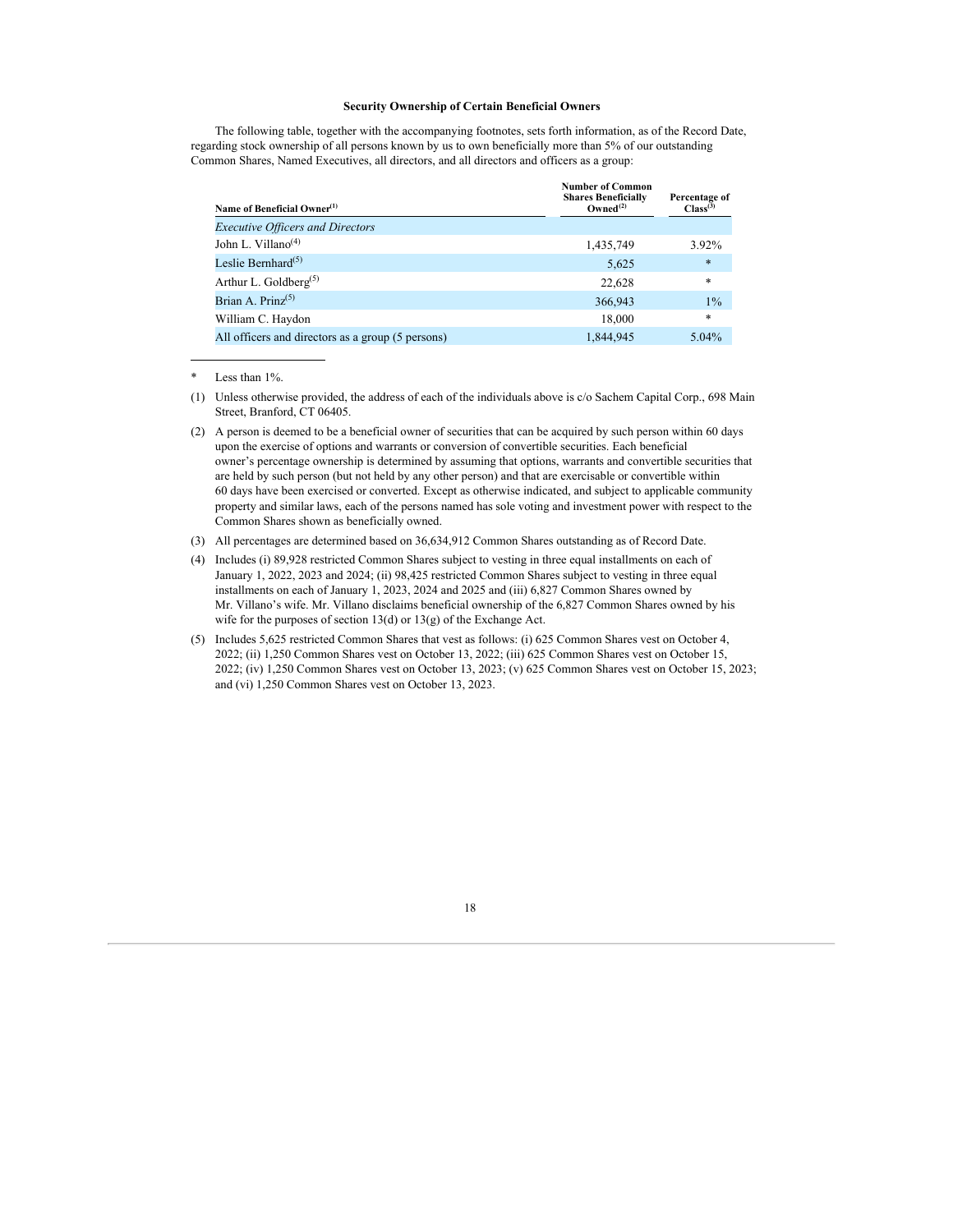### **Proposal No. 2**

## **APPROVAL OF AMENDMENT TO THE COMPANY'S CERTIFICATE OF INCORPORATION TO INCREASE THE NUMBER AUTHORIZED COMMON SHARES OF THE COMPANY FROM 100,000,000 TO 200,000,000**

Our Certificate of Incorporation, as amended, currently authorizes the issuance of 100,000,000 Common Shares and 5,000,000 preferred shares, par value \$0.001 per share ("*Preferred Shares*"). On May 3, 2022, the Board adopted a resolution, subject to shareholder approval, to amend Article Fourth of our Certificate of Incorporation to increase the number of authorized Common Shares to from 100,000,000 to 200,000,000 (the "*Revised Charter Amendment*"). We are not increasing the number of authorized Preferred Shares, which will remain unchanged. The Board determined that the Revised Charter Amendment is in the best interests of the Company and unanimously recommends approval by shareholders. Approval of the Revised Charter Amendment requires that a majority of the holders of outstanding Common Shares vote in favor of the amendment. If the Revised Charter Amendment is approved by shareholders, we will file a Certificate of Amendment to our Certificate of Incorporation with the Secretary of State of New York reflecting the amendment, which will become effective on the date such Certificate of Amendment is accepted for filing by the Secretary of State. A copy of the proposed form of Certificate of Amendment of the Certificate of Incorporation is attached as **Appendix A**.

#### Background and Reasons for the Proposal

The Board believes that the Revised Charter Amendment is necessary so that Common Shares will be available, if needed, for issuance in connection with future equity financings, possible acquisitions, stock splits, stock dividends, employee benefit plans and for other proper corporate purposes without further action by our shareholders, except as required by applicable law, regulation or rule. Our growth depends on our ability to raise capital through the sale of equity and debt securities. Since our initial public offering ("*IPO*") in February 2017 through May 31, 2022, we have raised approximately \$187.9 million of gross proceeds (including IPO proceeds) from the sale of equity securities and approximately \$245.7 million through the sale of debt securities. In addition, our debt securities contain a covenant requiring that we maintain an "asset coverage ratio" of 150%. In order to comply with this covenant, as we issue new debt securities, we must also sell equity.

As of the Record Date, 36,634,912 Common Shares were issued and outstanding, and 54,276,959 Common Shares are reserved for future issuance including 5,439,272 reserved for issuance pursuant to an existing at-themarket offering, 1,213,468 reserved for issuance under our 2016 Equity Compensation Plan, 49,219 Common Shares for issuance upon the exercise of warrants issued to the Underwriters in our 2017 public offering and 47,575,000 Common Shares reserved for issuance in the event of the conversion of the outstanding shares of our Series A Preferred Stock. Thus, we have 9,088,129 Common Shares available for future issuance. Our working capital requirements are significant and may require us to raise additional capital through additional equity financings in the future. As a result, the Board believes that the proposed increases in the number of authorized Common Shares are appropriate so that Common Shares will be available, if needed.

Under our Certificate of Incorporation, as amended, our shareholders do not have preemptive rights to subscribe to additional securities that may be issued by us. This means that current shareholders do not have a prior right to purchase any new issue of our capital stock to maintain their proportionate ownership. In addition, if we issue additional Common Shares or other securities convertible into Common Shares in the future, it could dilute the voting rights of existing shareholders and could also dilute earnings per share and book value per share of existing shareholders. The increase in authorized Common Shares is not being proposed in response to any known threat to acquire control of the Company.

> **The Board recommends a vote FOR this proposal and Proxies that are signed and returned will be so voted unless otherwise instructed.**

> > \* \* \* \* \*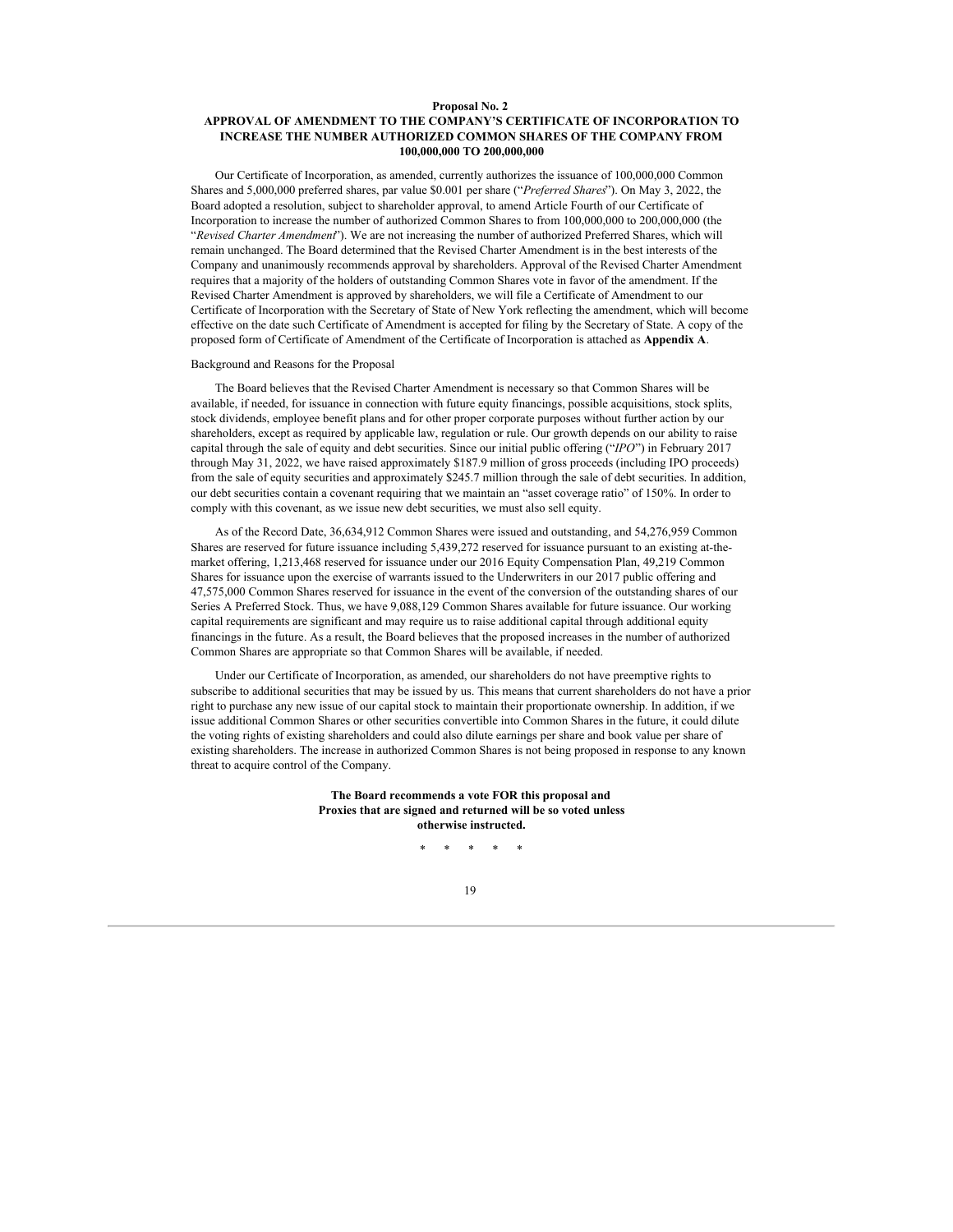## **Proposal No. 3 ADVISORY APPROVAL OF THE APPOINTMENT OF INDEPENDENT AUDITORS**

H&L has been our independent auditor since 2015. Their audit report appears in our annual report for the fiscal year ended December 31, 2021. One or more representatives of H&L is expected to be at the Annual Meeting and will have an opportunity to make a statement if he or she desires to do so and will be available to respond to appropriate questions from our shareholders.

Selection of the independent accountants is not required to be submitted to a vote of our shareholders for advisory approval. In addition, the Sarbanes-Oxley Act of 2002 requires the Audit Committee to be directly responsible for the appointment, compensation and oversight of the audit work of the independent auditors. The Audit Committee expects to appoint H&L to serve as independent auditors to conduct an audit of our accounts for the 2022 fiscal year. However, the Board is submitting this matter to our shareholders as a matter of good corporate practice. If the shareholders fail to vote on an advisory basis in favor of the selection, the Audit Committee will take that into consideration when deciding whether to retain H&L and may retain that firm or another without resubmitting the matter to the shareholders. Even if shareholders vote on an advisory basis in favor of the appointment, the Audit Committee may, in its discretion, direct the appointment of different independent auditors at any time during the year if it determines that such a change would be in our and our shareholders' best interests.

#### **The Board recommends a vote FOR this proposal and Proxies that are signed and returned will be so voted unless otherwise instructed.**

#### \* \* \* \* \*

## **Independent Registered Public Accounting Firm Fees and Other Matters**

The following table shows the aggregate fees that we paid or accrued for the audit and other services provided by H&L for fiscal years 2021 and 2020:

|                    | 2021      | 2020      |
|--------------------|-----------|-----------|
| Audit fees         | \$228,000 | \$181,500 |
| Audit related fees |           |           |
| Tax fees           |           |           |
| All other fees     |           |           |
| Total fees         | \$228,000 | \$181,500 |

### **Audit fees**

In 2021, the audit fees include fees for professional services rendered for (i) the review of our quarterly financial statements, (ii) the review of our shelf registration statement (File No. 333-256940) on Form S-3 under the Securities Act of 1933, as amended, which was declared effective by the SEC on June 17, 2021, (iii) the review of three separate prospectus supplements to the aforementioned shelf registration statement on Form S-3 and (iv) other services that are normally provided in connection with statutory and regulatory filings.

In 2020, the audit fees include fees for professional services rendered for (i) the review of our quarterly financial statements, (ii) in connection with our shelf registration statement (File No. 333-236097) on Form S-3 under the Securities Act of 1933, as amended which was declared effective by the SEC on February 5, 2020, (iii) the review of three separate prospectus supplements to our shelf registration statement on Form S-3, described below, and (iv) other services that are normally provided in connection with statutory and regulatory filings.

#### **Audit Committee Pre-Approval Policy**

The Audit Committee charter provides that the Audit Committee will pre-approve audit services and non-audit services to be provided by our independent auditors before they are engaged to render these

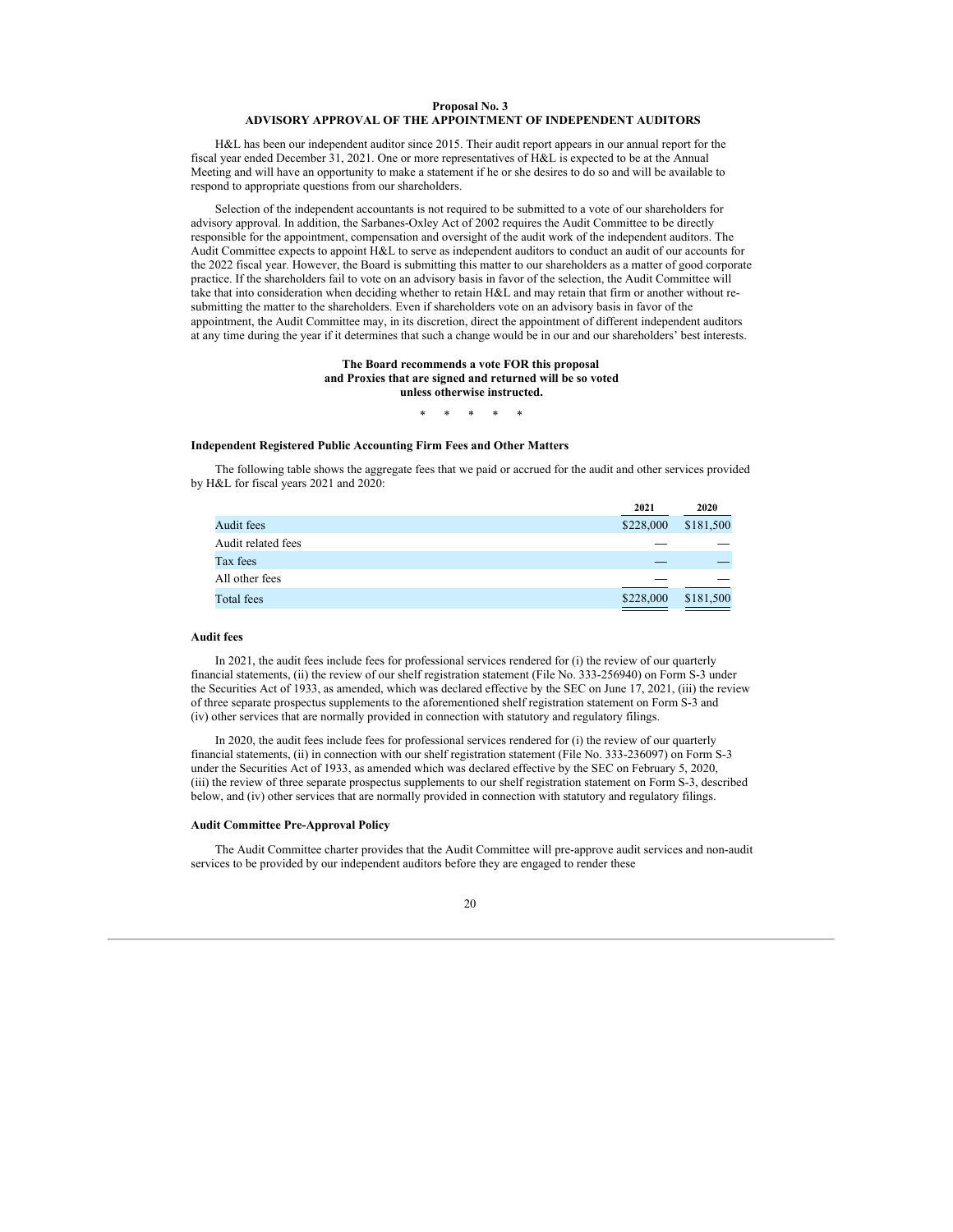services. The Audit Committee may consult with management in the decision-making process but may not delegate this authority to management. The Audit Committee may delegate its authority to pre-approve services to one or more committee members, provided that the designees present the pre-approvals to the full committee at the next committee meeting. All audit and non-audit services performed by the independent accountants must be preapproved by the Audit Committee to assure that such services do not impair the auditors' independence from us.

### **MISCELLANEOUS**

### **Other Matters**

Management knows of no matter other than the foregoing to be brought before the Annual Meeting, but if such other matters properly come before the Annual Meeting, or any adjournment thereof, the persons named in the accompanying form of Proxy will vote such Proxy on such matters in accordance with their best judgment.

#### **Reports and Consolidated Financial Statements**

The Company's Annual Report for the year ended December 31, 2021, including our Audited Consolidated Financial Statements for the year then ended, are included with this Proxy Statement. Such Report and Consolidated Financial Statements contained therein are not incorporated herein by reference and are not considered part of this soliciting material.

A copy of the Company's Annual Report, without exhibits, will be provided without charge to any shareholder submitting a written request. Such request should be addressed to John L. Villano, Chief Financial Officer, Sachem Capital Corp., 698 Main Street, Branford, Connecticut 06405.

## **Solicitation of Proxies**

The entire cost of the solicitation of Proxies will be borne by the Company. Proxies may be solicited by directors, officers and regular employees of the Company, without extra compensation, by telephone, telegraph, mail or personal interview. The Company will also reimburse brokerage houses and other custodians, nominees and fiduciaries for their reasonable expenses incurred for mailing Proxies and Proxy Material to the beneficial owners of its Common Shares.

#### **Shareholder Proposals for Next Annual Meeting**

Shareholders who intend to have a proposal considered for inclusion in our Proxy Materials for presentation at our 2023 Annual Meeting of Shareholders pursuant to Rule 14a-8 under the Exchange Act must submit the proposal to our Secretary at our offices at 698 Main Street, Branford, Connecticut 06405, in writing not later than February 15, 2023.

### **Householding of Annual Meeting Materials**

Some banks, brokers and other nominee record holders may be participating in the practice of "householding" proxy statements and annual reports. This means that only one copy of our Proxy Statement and Annual Report may have been sent to multiple shareholders in your household. We will promptly deliver a separate copy of either or both documents to you if you call or write us at the following address or phone number: 698 Main Street, Branford, Connecticut 06405, (203) 433-4736. If you want to receive separate copies of the Annual Report and Proxy Statement in the future or if you are receiving multiple copies and would like to receive only one copy for your household, you should contact your bank, broker, or other nominee record holders, or you may contact us at the above address and phone number.

The accompanying Proxy is solicited by and on behalf of the Board, whose Notice of Meeting is attached to this Proxy Statement, and the entire cost of such solicitation will be borne by us.

In addition to the use of the mails, Proxies may be solicited by personal interview, telephone and telegram by our directors, officers and other employees who will not be specially compensated for these services.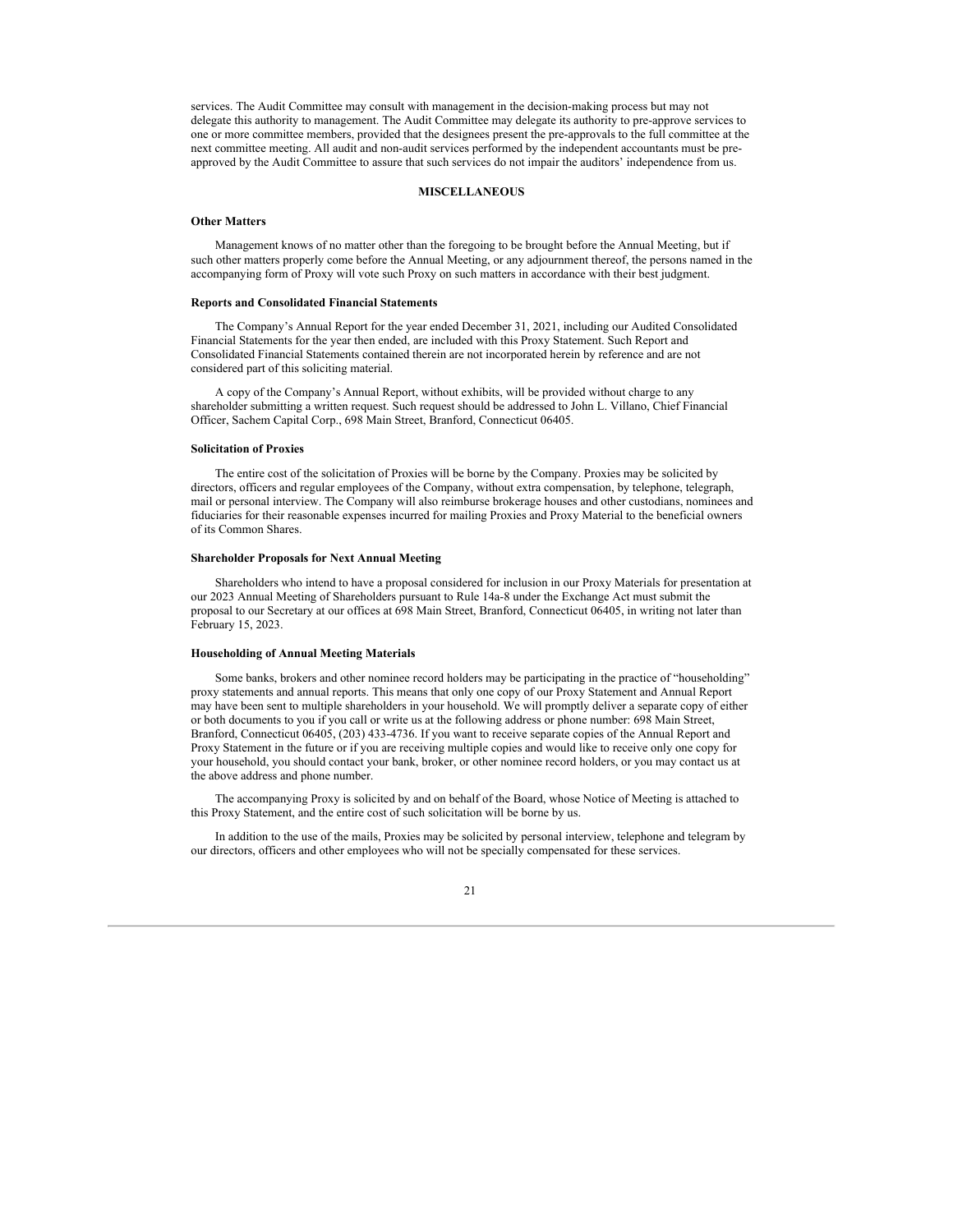We will also request that brokers, nominees, custodians and other fiduciaries forward soliciting materials to the beneficial owners of Common Shares held of record by such brokers, nominees, custodians and other fiduciaries. We will reimburse such persons for their reasonable expenses in connection therewith.

Certain information contained in this Proxy Statement relating to the occupations and security holdings of our directors and officers is based upon information received from the individual directors and officers.

**WE WILL FURNISH, WITHOUT CHARGE, A COPY OF OUR ANNUAL REPORT ON FORM 10- K FOR THE YEAR ENDED DECEMBER 31, 2021, INCLUDING FINANCIAL STATEMENTS AND SCHEDULES THERETO, BUT NOT INCLUDING EXHIBITS, TO EACH OF OUR SHAREHOLDERS OF RECORD ON THE RECORD DATE AND TO EACH BENEFICIAL SHAREHOLDER ON THAT DATE UPON WRITTEN REQUEST MADE TO OUR SECRETARY. A REASONABLE FEE WILL BE CHARGED FOR COPIES OF REQUESTED EXHIBITS.**

**WHETHER OR NOT YOU PLAN TO ATTEND THE ANNUAL MEETING, WE URGE YOU TO SUBMIT YOUR VOTE VIA THE INTERNET, TELEPHONE OR MAIL AS SOON AS POSSIBLE SO THAT YOUR COMMON SHARES CAN BE VOTED AT THE ANNUAL MEETING IN ACCORDANCE WITH YOUR INSTRUCTIONS.**

**IF BY MAIL, PLEASE DATE, SIGN AND RETURN THE PROXY CARD AT YOUR EARLIEST CONVENIENCE IN THE ENCLOSED RETURN ENVELOPE. A PROMPT RETURN OF YOUR PROXY CARD WILL BE APPRECIATED AS IT WILL SAVE THE EXPENSE OF FURTHER MAILINGS.**

By order of the Board

VL CAR

John L Villano, CPA *Chairman of the Board*

Branford, Connecticut June 15, 2022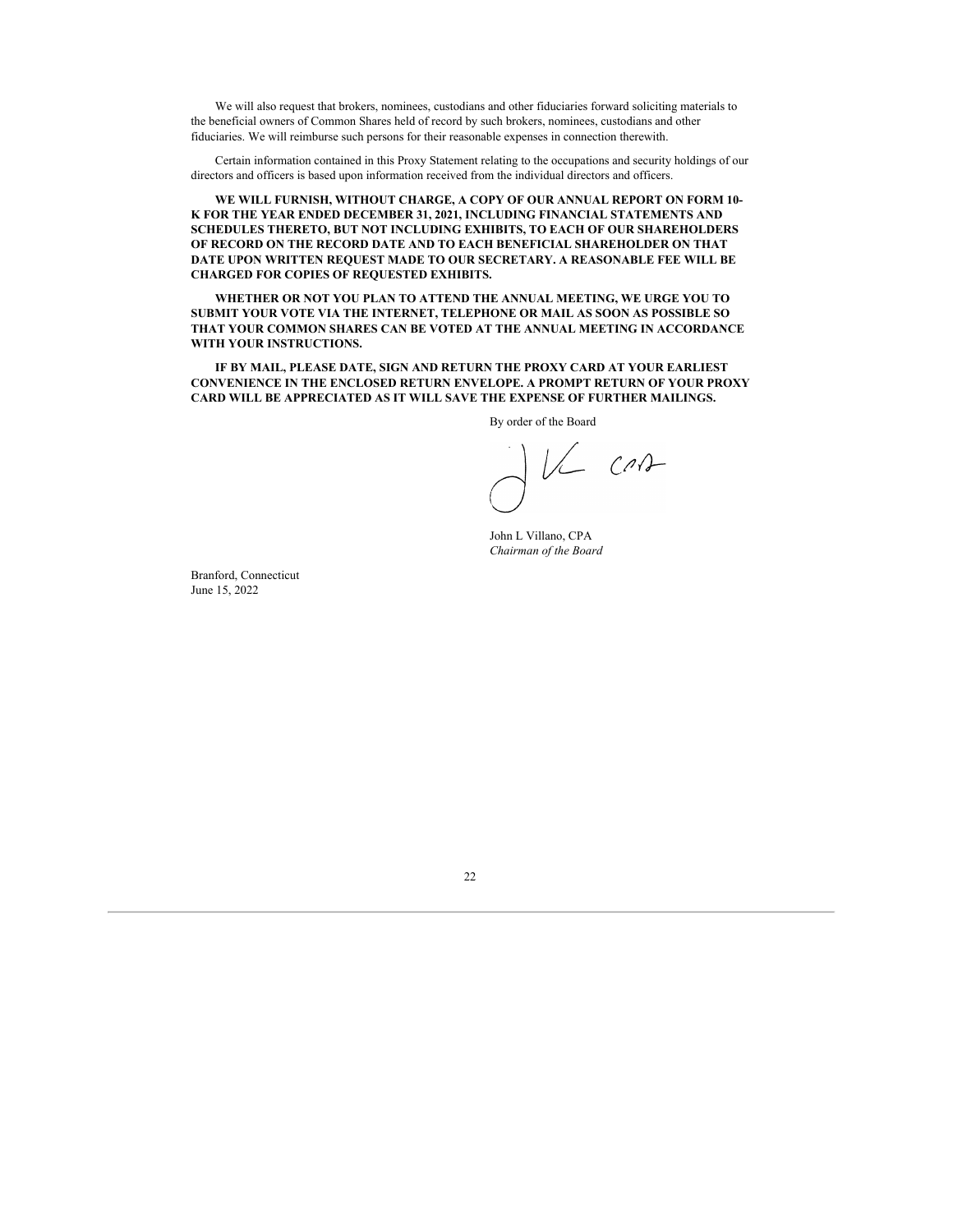## **APPENDIX A**

## **CERTIFICATE OF AMENDMENT OF THE CERTIFICATE OF INCORPORATION**

**OF**

## **SACHEM CAPITAL CORP.**

(Pursuant to Section 805 of the Business Corporation Law)

It is hereby certified that:

**FIRST:** The name of the corporation is SACHEM CAPITAL CORP and the name under which it was originally formed was HML CAPITAL CORP

**SECOND:** The certificate of incorporation of the corporation was filed by the Department of State on January 25, 2016.

**THIRD:** The amendment of the certificate of incorporation of the corporation effected by this certificate of amendment is as follows:

Paragraph FOURTH of the Certificate of Incorporation relating to the aggregate number of shares which the corporation shall have the authority to issue is hereby amended to read as follows:

**FOURTH:** The aggregate number of shares which the corporation shall have authority to issue is 205,000,000 of which 200,000,000 shall be common shares, par value \$.001 per share (the "Common Shares") and 5,000,000 shall be preferred shares, par value \$.001 per share (the "Preferred Shares"). The Preferred Shares may be issued, from time to time, in one or more series with such designations, preferences and relative participating optional or other special rights and qualifications, limitations or restrictions thereof including but not limited to preemptive rights (notwithstanding anything contained to the contrary in Article TENTH hereof), as shall be stated in the resolutions adopted by the Board of Directors providing for the issuance of such Preferred Shares or series thereof; and the Board of Directors is hereby expressly vested with authority to fix such designations, preferences and relative participating optional or other special rights or qualifications, limitations or restrictions for each series, including, but not by way of limitation, the power to affix the redemption and liquidation preferences, the rate of dividends payable and the time for and the priority of payment thereof and to determine whether such dividends shall be cumulative or not and to provide for and affix the terms of conversion of such Preferred Shares or any series thereof into Common Shares of the corporation and fix the voting power, if any, of Preferred Shares or any series thereof and to provide for preemptive rights (notwithstanding anything contained to the contrary in Article TENTH hereof).

**FOURTH:** The certificate of amendment was authorized by the vote of the board of directors of the corporation followed by a vote of a majority of all outstanding shares entitled to vote thereon at a meeting of shareholders.

Executed on this day of , 2022.

Name: Title: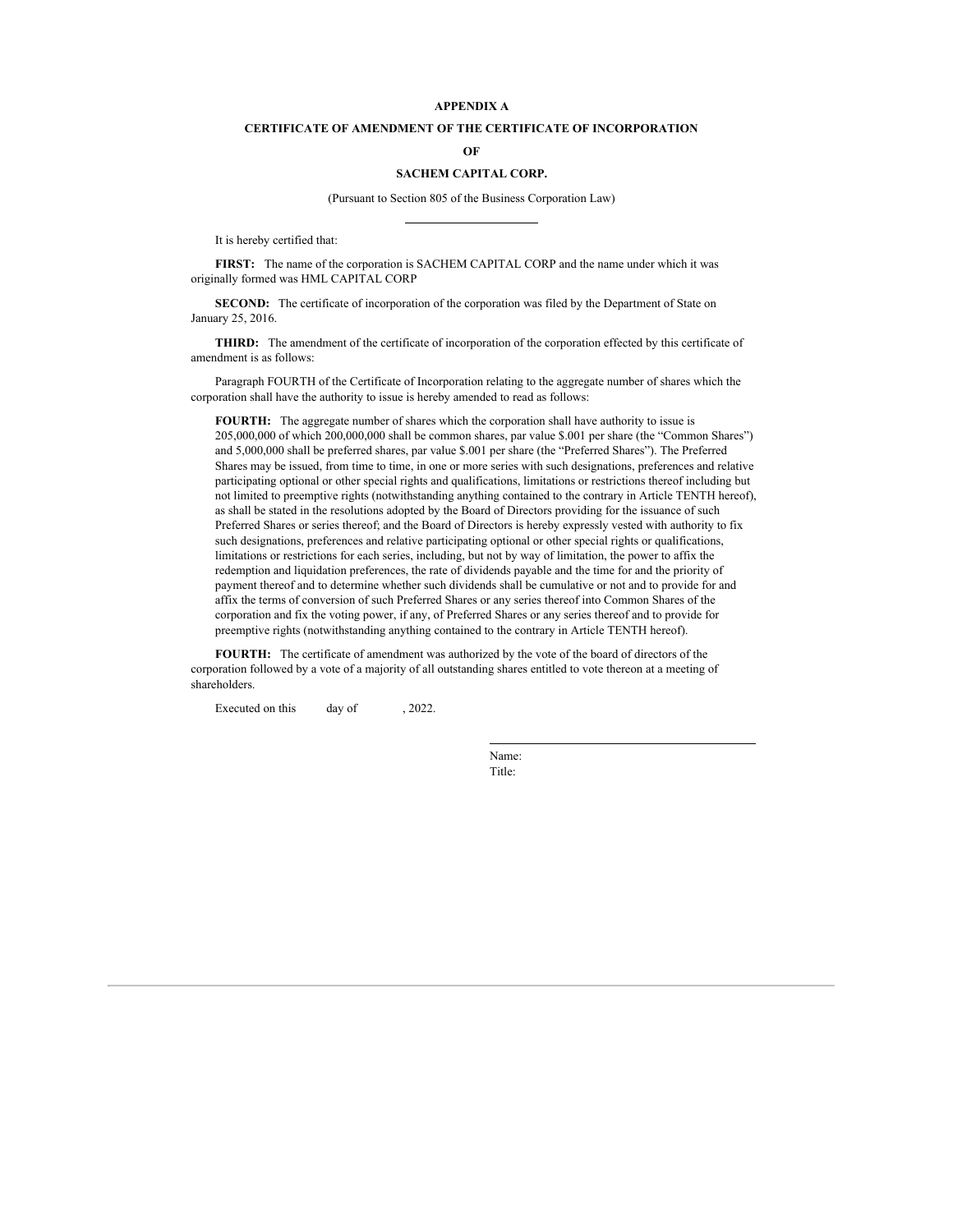|                                                                                                                                                                                       |                                                     | Your vote matters - here's how to<br>vote!                                                                                                                                                                                    |
|---------------------------------------------------------------------------------------------------------------------------------------------------------------------------------------|-----------------------------------------------------|-------------------------------------------------------------------------------------------------------------------------------------------------------------------------------------------------------------------------------|
|                                                                                                                                                                                       |                                                     | You may vote online or by phone instead of mailing<br>this card.                                                                                                                                                              |
|                                                                                                                                                                                       |                                                     | Online<br>Go to www.envisionreports.com/SACH<br>or scan the QR code - login details<br>are located in the shaded bar below.                                                                                                   |
|                                                                                                                                                                                       |                                                     | Phone<br>Call toll free 1-800-652-VOTE (8683)<br>within the USA, US territories and<br>Canada                                                                                                                                 |
| Using a black ink pen, mark your votes with an X as shown in<br>this example. Please do not write outside the designated areas.                                                       |                                                     | Save paper, time and money!<br>Sign up for electronic delivery at<br>www.envisionreports.com/SACH                                                                                                                             |
| <b>2022 Annual Meeting Proxy Card</b>                                                                                                                                                 |                                                     | XXXX XXXX XXXX XXX                                                                                                                                                                                                            |
|                                                                                                                                                                                       |                                                     | JE VOTING BY MAIL, SIGN, DETACHAND RETURNTHE BOTTOM PORTION IN THE ENCLOSED ENVELOPE                                                                                                                                          |
| A                                                                                                                                                                                     |                                                     | Proposals — The Board of Directors recommend a vote FOR all the nominees listed and FOR Proposals 2 and 3.                                                                                                                    |
| 1. ELECTION OF DIRECTORS:                                                                                                                                                             |                                                     |                                                                                                                                                                                                                               |
| 01 - John L. Villano                                                                                                                                                                  | 02 - Leslie Bernhard                                |                                                                                                                                                                                                                               |
|                                                                                                                                                                                       | 04 - Brian Prinz                                    |                                                                                                                                                                                                                               |
| 03 - Arthur Goldberg                                                                                                                                                                  |                                                     | For All <b>EXCEPT</b> - To withhold authority to vote for any                                                                                                                                                                 |
| Mark here to vote<br>FOR all nominees                                                                                                                                                 | Mark here to WITHHOLD<br>vote from all nominees     | nominee(s), write the name(s) of such nominee(s) below.                                                                                                                                                                       |
| 2. APPROVAL OF AN AMENDMENT TO THE COMPANY'S<br>CERTIFICATE OF INCORPORATION TO INCREASE THE<br>NUMBER OF AUTHORIZED COMMON SHARES OF<br>THE COMPANY FROM 100,000,000 TO 200,000,000. | Against Abstain<br>For                              | For<br>Against Abstain<br>3. ADVISORY APPROVAL OF THE APPOINTMENT OF<br>HOBERMAN & LESSER, LLP AS THE COMPANY'S<br>INDEPENDENT AUDITORS FOR THE FISCAL YEAR<br>ENDING DECEMBER 31, 2022.                                      |
|                                                                                                                                                                                       |                                                     |                                                                                                                                                                                                                               |
| B                                                                                                                                                                                     |                                                     | Authorized Signatures - This section must be completed for your vote to count. Please date and sign below.                                                                                                                    |
| or custodian, please give full title.<br>Date (mm/dd/yyyy) - Please print date below.                                                                                                 | Signature 1 - Please keep signature within the box. | Please sign exactly as name(s) appears hereon. Joint owners should each sign. When signing as attorney, executor, administrator, corporate officer, trustee, guardian,<br>Signature 2 - Please keep signature within the box. |
|                                                                                                                                                                                       |                                                     |                                                                                                                                                                                                                               |